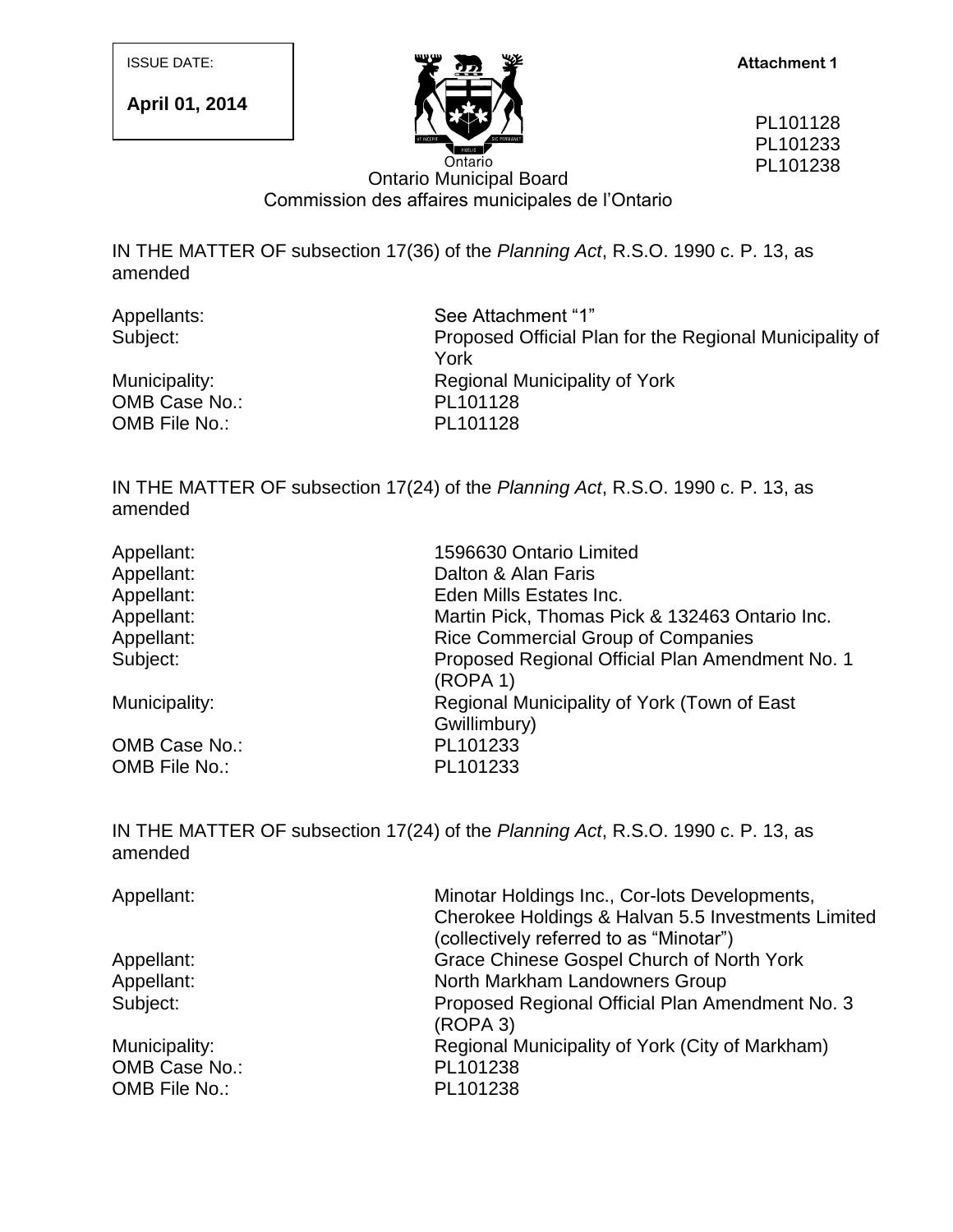#### **A P P E A R A N C E S :**

| <b>Parties</b>                                                                                                                                                  | <b>Counsel</b>                                             |
|-----------------------------------------------------------------------------------------------------------------------------------------------------------------|------------------------------------------------------------|
| Regional Municipality of York                                                                                                                                   | Stephen Waqué, Christel Higgs, Rick Coburn, Ian<br>Mathany |
| City Of Markham                                                                                                                                                 | <b>Chris Barnett</b>                                       |
| Ministry of Municipal Affairs and<br>Housing                                                                                                                    | Ken Hare, Li Cheng (Student-at-law)                        |
| North Markham Land Owners Group                                                                                                                                 | Patricia Foran, Andrea Skinner                             |
| Colebay Investments Inc.,<br>Highcove investments Inc., Firwood<br>Holdings Inc., Major McCowan<br>Developments Limited and<br>Summerlane Reality Corp. (CHFMS) | Stephen D'Agostino, Roger Beaman                           |
| Minotar Holdings Inc., Cor-lots<br>Developments, Cherokee Holdings<br>and Halvan 5.5 Investments limited,<br>(Minotar)                                          | Catherine Lyons, Nicholas Staubitz                         |

#### **DECISION DELIVERED BY K.J. HUSSEY AND J.E. SNIEZEK AND ORDER OF THE BOARD**

[1] These are appeals to the York Region Official Plan 2010 ("ROP") and Regional Official Plan Amendment 3 ("ROPA 3") brought by Colebay Investments Inc., Highcove Investments Inc., Firwood Holdings Inc., Major McCowan Developments Limited and Summerlane Reality Corp. ( collectively "CHFMS"), and by Minotar Holdings Inc., Corlots Developments, Cherokee Holdings and Halvan 5.5 Investments limited, (collectively "Minotar"). Minotar and CHFMS, own lands in the Whitebelt area of the City of Markham ("Markham"), the remaining lands with potential development opportunities where urban area boundary expansions may occur. The term Whitebelt was used in this hearing by representatives of the Appellants, the municipalities and the Ministry of Municipal Affairs and Housing ("MMAH"). It is not a defined term but it refers to lands located beyond the present urban boundary of the City of Markham, as designated in the ROP, which are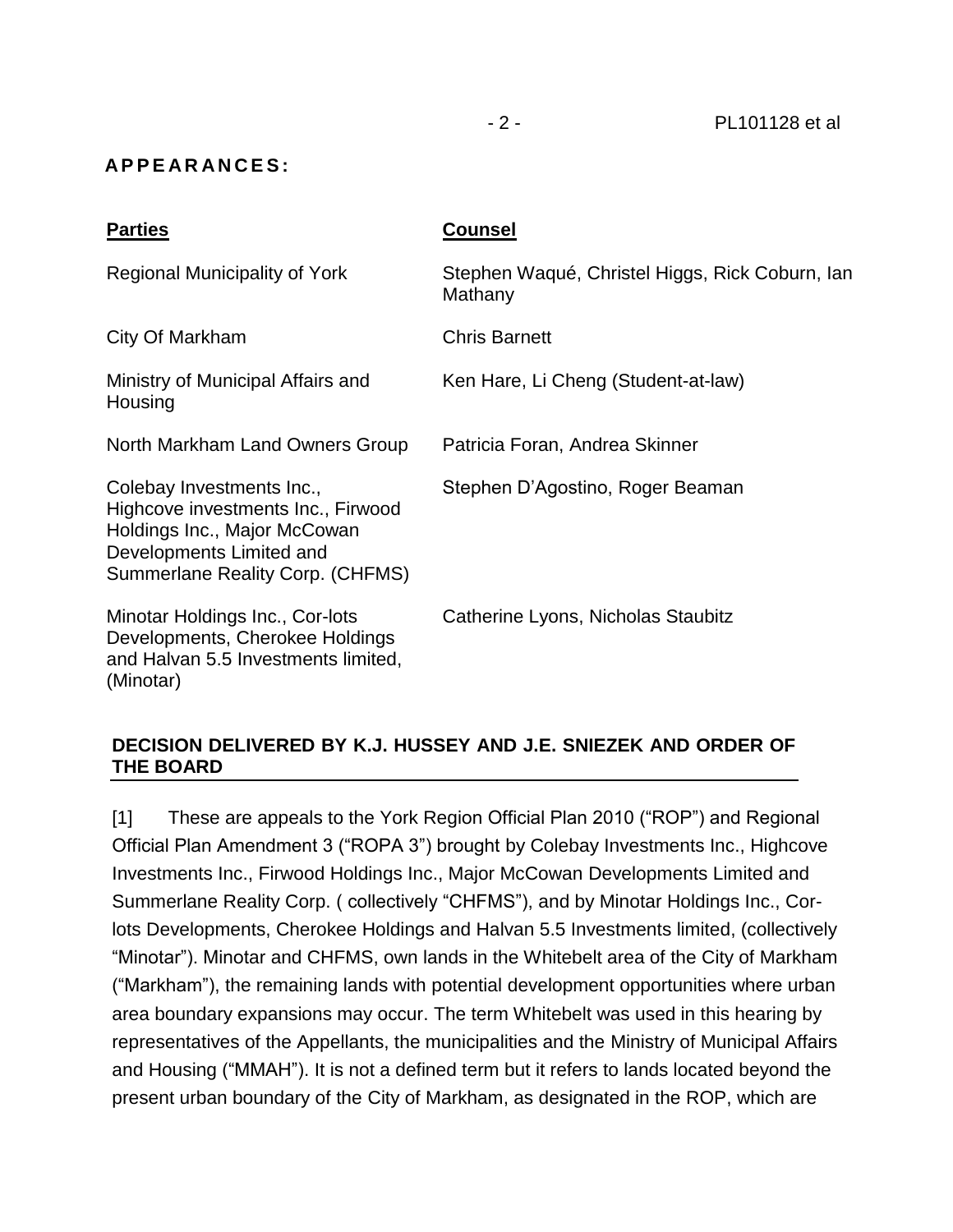not located within the area of either the Oak Ridges Moraine Conservation or the Greenbelt Plan. Both Provincial Plans have their own land use designation, which do not allow for Urban Lands.

[2] The Appellants challenge the adequacy of the urban expansion lands proposed by the Region in ROPA 3 for the City of Markham to accommodate its share of the population and employment growth forecasted for the Region in Schedule 3 of the Growth Plan for the Greater Golden Horseshoe (the "Growth Plan"). The Appellants also propose changes to certain policies of the ROP which they argue are necessary for the ROP to conform to the Growth Plan and to be consistent with the Provincial Policy Statement ("PPS").

[3] The MMAH, the City of Markham and the North Markham Land Owners Group ("NMLG"), support the Region's proposal and request for approval of the ROP and ROPA 3 in the current forms.

[4] For reasons below, the Board allows in part the appeals to the ROP by amending the definition of *developable area*. In all other respects the appeals to the ROP by CHFMS and Minotar are dismissed. The Board dismisses the appeals to ROPA 3.

#### **Factual Background**

[5] York Region is one of the fastest growing areas of the Province, forecasted to have a population of 1,500,000, and employment of 780,000 by the year 2031, which is approximately 26% of the population growth and 28% of employment growth in the Greater Toronto and Hamilton Area ("GTAH"). It occupies an area of 1776 square kilometres, with sixty-nine percent of its land base within the protected areas of the Oak Ridges Moraine Conservation Plan and the Greenbelt Plan. It consists of nine local municipalities.

[6] Like all municipalities within the geographic area of the Greater Golden Horseshoe, the Region is required to update its Official Plan to conform to the Growth Plan that directs how growth is to be managed up to the year 2031. It must ensure availability of sufficient lands.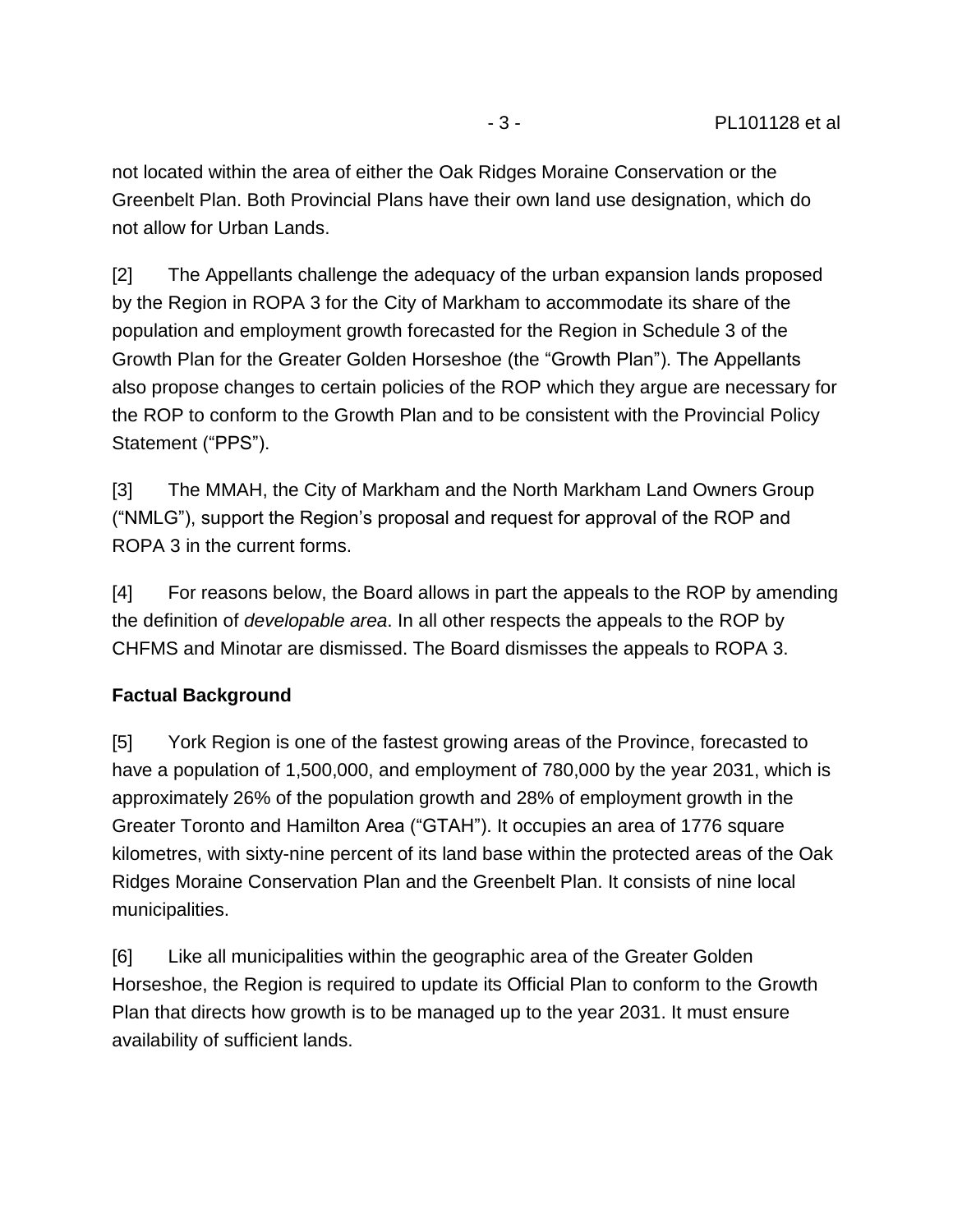[7] The Growth Plan has established a policy framework for the way that growth is to be accommodated within municipalities of the Greater Golden Horseshoe. Its aims are the efficient use of lands and infrastructure, curbing urban sprawl and creating complete communities. It states how those objectives are to be achieved: it directs growth to existing urban areas and it sets intensification and minimum density targets. Revitalization and intensification of urban centres, creating complete, compact, transit supportive communities with a diverse mix of land uses, a range and mix of employment and housing types and high quality public open space, are all stated objectives of the Growth Plan to which all Municipalities must adhere in carrying out the conformity exercise required with their Official Plan updates.

[8] As early as 2004, following the release of the Places to Grow discussion paper by the Ministry of Infrastructure, the Region of York embarked on its growth management and urban development strategy. The Region's conformity exercise culminated in 2009. It was an extensive, comprehensive and lengthy process in which there was broad public and stakeholder consultations including local municipalities, agencies, residents, landowners and developers. The end result of this process was an inventory of vacant lands, an analysis of residential development trends and the preparation of a land budget; there were updates to the infrastructure master plan for transportation, water and wastewater*,* and to the Natural Heritage Strategy. The Region carried out a 25 year fiscal impact analysis on the implementation of this process. These activities generated many studies and reports for Council's consideration and public consumption. These background studies and reports were all important inputs for the preparation of the ROP and ROPA 3.

[9] The ROP that would implement the growth management and urban development strategy for the Region was adopted by Council on December 16, 2009 and was approved by MMAH on September 7, 2010, subject to modifications. Ongoing discussions with local municipalities regarding land supply determined that additional urban lands were required to support the growth forecasted and so Amendments 1, 2 and 3 to the ROP (ROPA 1, 2, 3,) were proposed to expand three urban boundaries: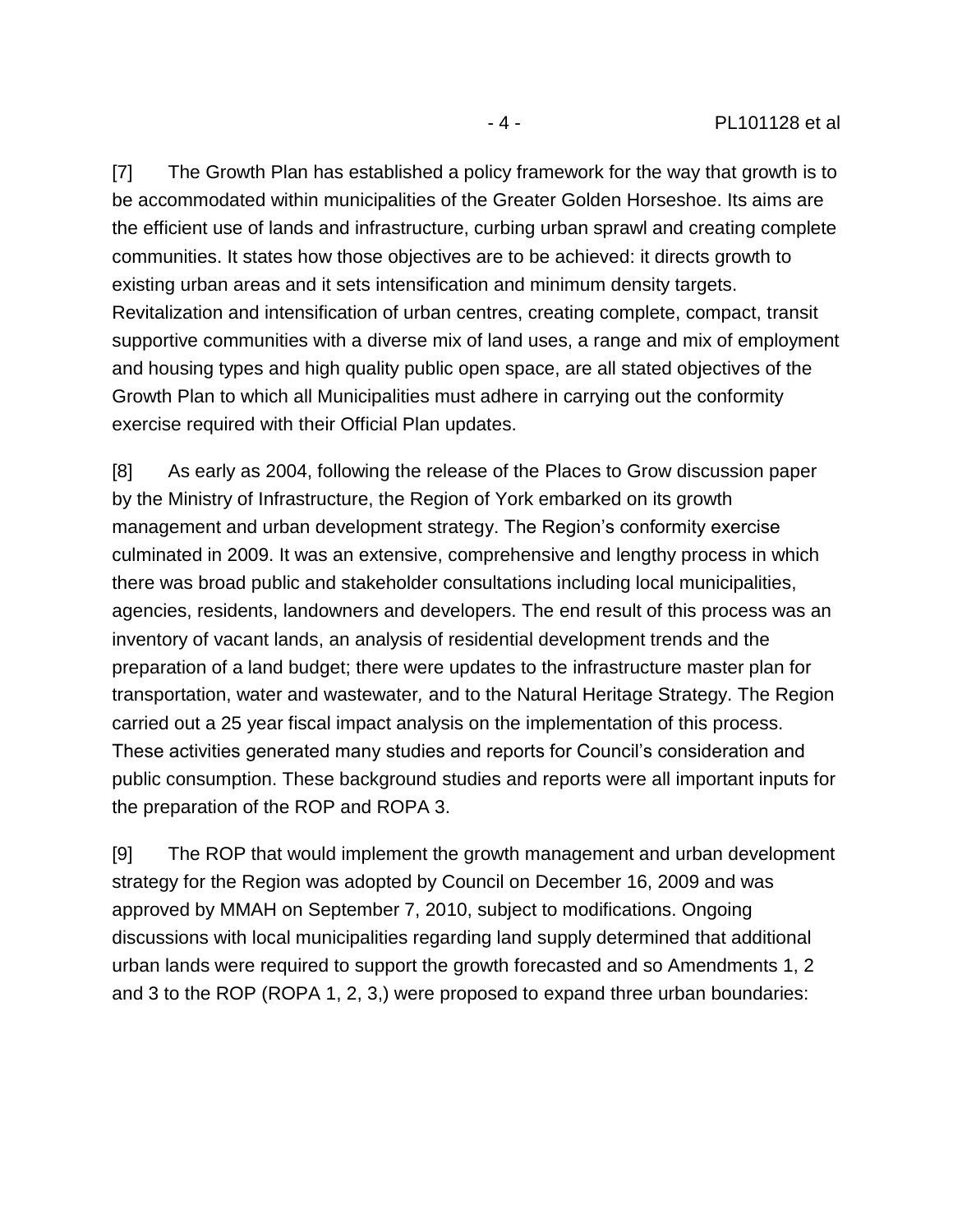**ROPA 1** expands the urban area of the Town of East Gwillimbury.

**ROPA 2** expands of the urban area of the City of Vaughan and deletes two Hamlet designations within the urban expansion area.

**ROPA 3** expands the urban area of the City of Markham.

[10] These amendments were separately adopted by Regional Council on September 23, 2010.

[11] The ROP and all 3 amendments were appealed.

[12] Initially 74 Notices of Appeal were filed, and 178 issues identified. The parties and this Board initiated proceedings that eventually led to a significant reduction in the scope of the appeals. The Board conducted 14 pre-hearing conferences, starting in May 2, 2011. It was determined that mediation would be beneficial and several parties participated in the Board assisted mediation, while others arrived at settlements on their own initiative. These measures resulted in twenty-three Minutes of Settlement being filed, approval of 95% of the residential and 92% of the employment growth policies. Over 90% of the ROP was brought into effect, and ROPAs 1 and 2 were approved.

[13] Of particular note, was the settlement reached between York Region, the MMAH, the City of Markham and NMLG, a group of developers and land owners who control a large portion of land in Markham's Whitebelt area. As previously mentioned, the Whitebelt area consists of the remaining lands within the Region where urban area boundary expansions may occur. The Appellant CHFMS was originally part of NMLG but was not party to the mediation process. NMLG initially filed appeals to the ROP and ROPA 3 on the following grounds:

- a) Certain policy language in the ROP was inadequate or not appropriate to guide future development;
- b) The urban expansion area identified for Markham through the Region's land budget exercise and ROPA 3 was insufficient to meet its needs; and
- c) The location of the urban expansion area was not appropriate.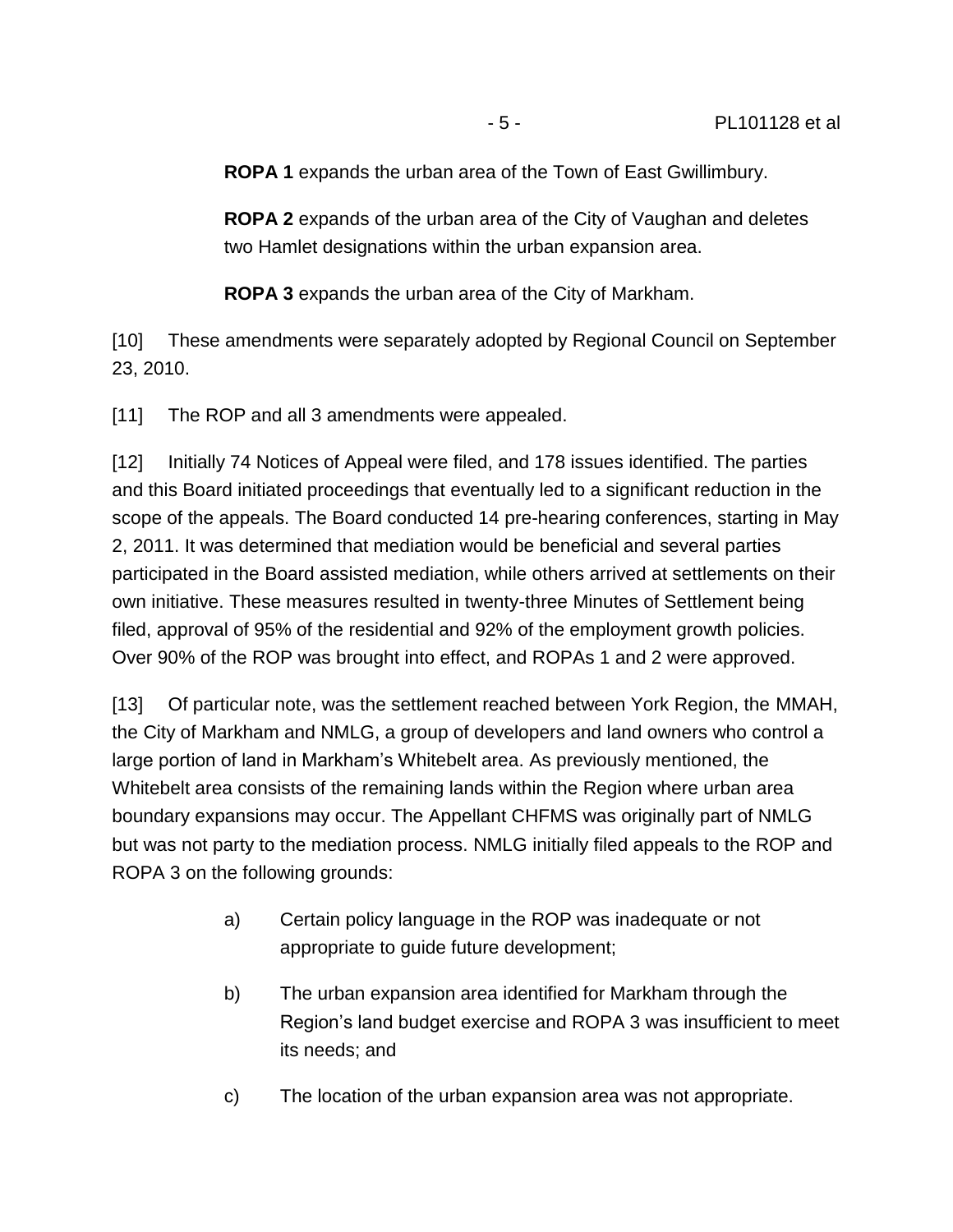[14] The settlement attained some policy changes in the ROP, NMLG's acceptance of ROPA 3 as an appropriate urban expansion area for Markham, and the Region's commitment to pursue approval of ROPA 3 (Exhibit 96). A settlement between the Region CHFMS and Minotar eluded the parties and separate issues (as noted below) for these appeals were identified by the Board.

[15] NMLG participated in this hearing. NMLG informed the Board that its role was largely one of monitoring to ensure that its rights and interests, including as set out in the Minutes of Settlement, are respected and protected.

## *Land Budget and Methodology*

[16] The Region prepared a land budget to establish its population and employment requirements to 2031, taking into account the Growth Plan's intensification and density targets, to arrive at the quantum of urban expansion lands. Although the exercise of how to perform a land budget is not defined or prescribed by the Growth Plan, the Board heard that the basic methodology used by the Region in their land budget is not in dispute. It is consistent with the methodology defined by a working group for the GTAH established under the direction of the Regional Planning Commissioners of Ontario. Agreed Statements of Facts relating to the land budget methodology and land budget exclusions were signed by the parties and filed at this hearing as Exhibits 157, 158, and 159. The following are the highlights:

- The forecast method includes a household forecast by unit type for the Region.
- The persons per unit (PPU) figures used by the Region to calculate the 2031 forecast population are appropriate.
- The amount of grade related housing supply remaining within the current settlement area boundary of the City of Markham as set out in the York Region land budget is accepted as being reasonably accurate.
- The parties accept the total employment forecast by type for the Region and Markham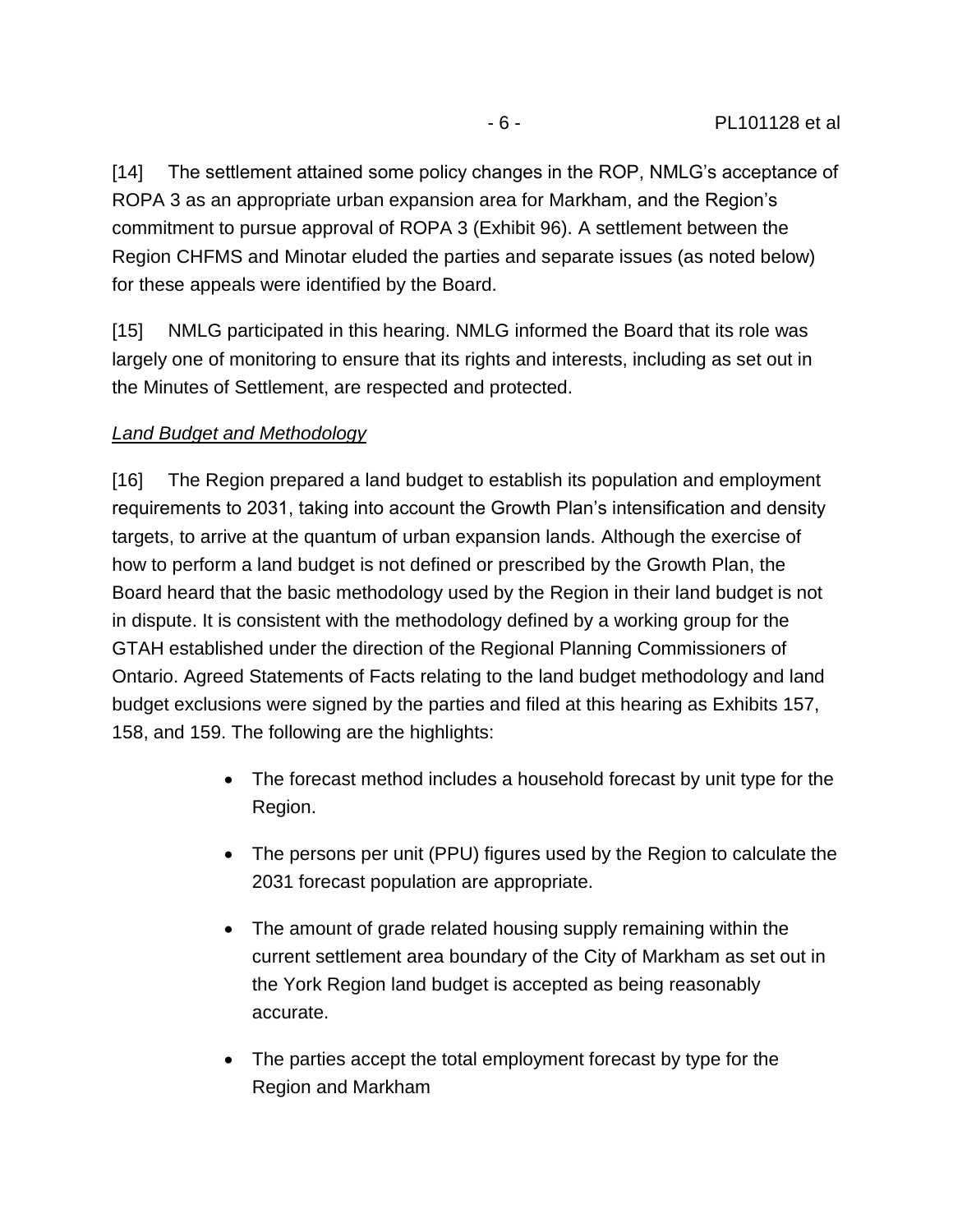The exclusions applied in 2010 in accordance with Appendix 3 of the York Region 2031 land budget are appropriate, except for clarification points 2 to 5 on the Exclusions Experts Session- Agreed Statement of Facts, and point 6 where there is no agreement reached and on which they agree to limit the areas of disagreement (Exhibit 158).

[17] Population in the Region's land budget was calculated by applying a region-wide person per unit value by dwelling type to residential unit growth. There are 4 dwelling types: single detached, semi-detached, rows (town houses) and apartments. The apartment category includes low-rise, mid-rise and high-rise apartment units as well as duplex units.

[18] The employment forecast is divided into 3 types:

- a) Employment land employment, which typically requires large areas (industrial or business parks) of vacant designated Greenfield's land along major transportation routes;
- b) Major office employment in office buildings of 20,000 sq. ft. or larger, located within the built up areas along transit routes and in centers and corridors;
- c) Population related employment, such as retail services, education services, municipal government services, social, community and health services, and local office uses. Major retail, which is also classified as population related employment, is calculated as a separate land requirement that contributes to the community land total.
- [19] Population and employment growth is distributed into land area categories:
	- a) The Built up Area, built up as of June 2006, and defined by the provincially delineated built boundary.
	- b) The Designated Greenfield Area, designated "Urban Area" or "Towns and Villages" in the ROP, and is outside of the built boundary.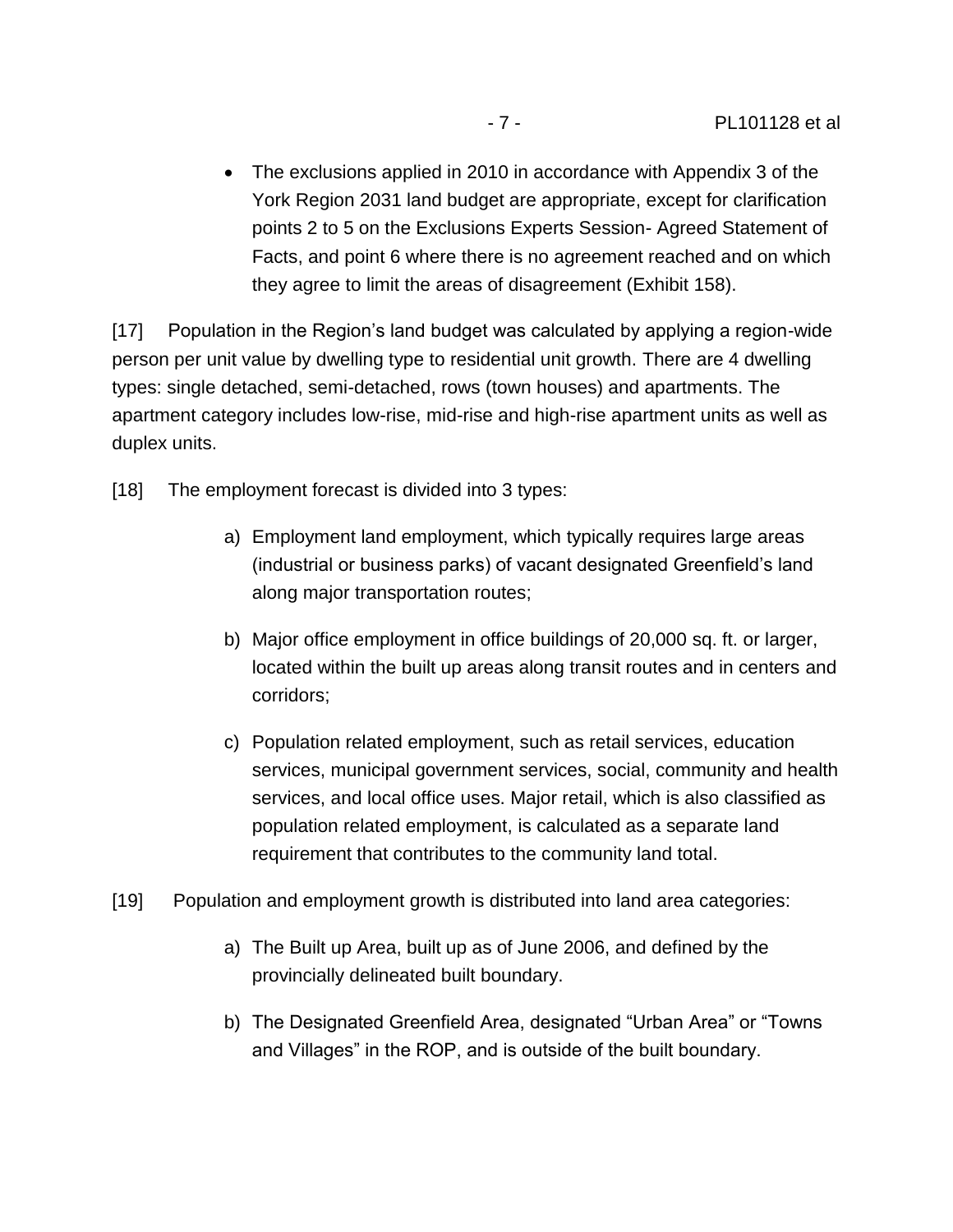c) The Whitebelt area not currently designated "Urban Area" or "Towns and Villages", and is outside the Greenbelt and of the Oak Ridges Moraine. The Whitebelt area represents the remaining lands with potential development opportunities within the Region where urban area boundary expansions may occur.

[20] None of this is in dispute.

#### *Quantitative or Numerical Requirements of the Growth Plan*

[21] The ROP is required to meet the following numeric targets set out in the Growth Plan:

- Population and employment forecasts contained in Schedule 3 for all upper-and single–tier municipalities will be used for planning and managing growth. (Policy 2.2.1)
- By the year 2015 and for each year thereafter a minimum of 40% of all residential development occurring annually within each upper- and single-tier municipality will be within the *built up area*. (Policy 2.2.3.1)
- The *designated greenfield area* of each upper- or single- tier municipality will be planned to achieve a minimum density target that is not less than 50 residents and jobs combined per hectare. (Policy 2.2.7.2)
- Markham Centre; Newmarket Centre; Richmond Hill/Langstaff Gateway and Vaughan Corporate Centre will be planned to achieve, by 2031 or earlier, a minimum gross *density target* of 200 residents and jobs combined per hectare. (Policy 2.2.4.5)
- Municipalities will establish and implement minimum *affordable* housing targets in accordance with Policy 1.4.3 of the PPS (Policy 3.2.6.5). York Region's affordable housing target is 25%.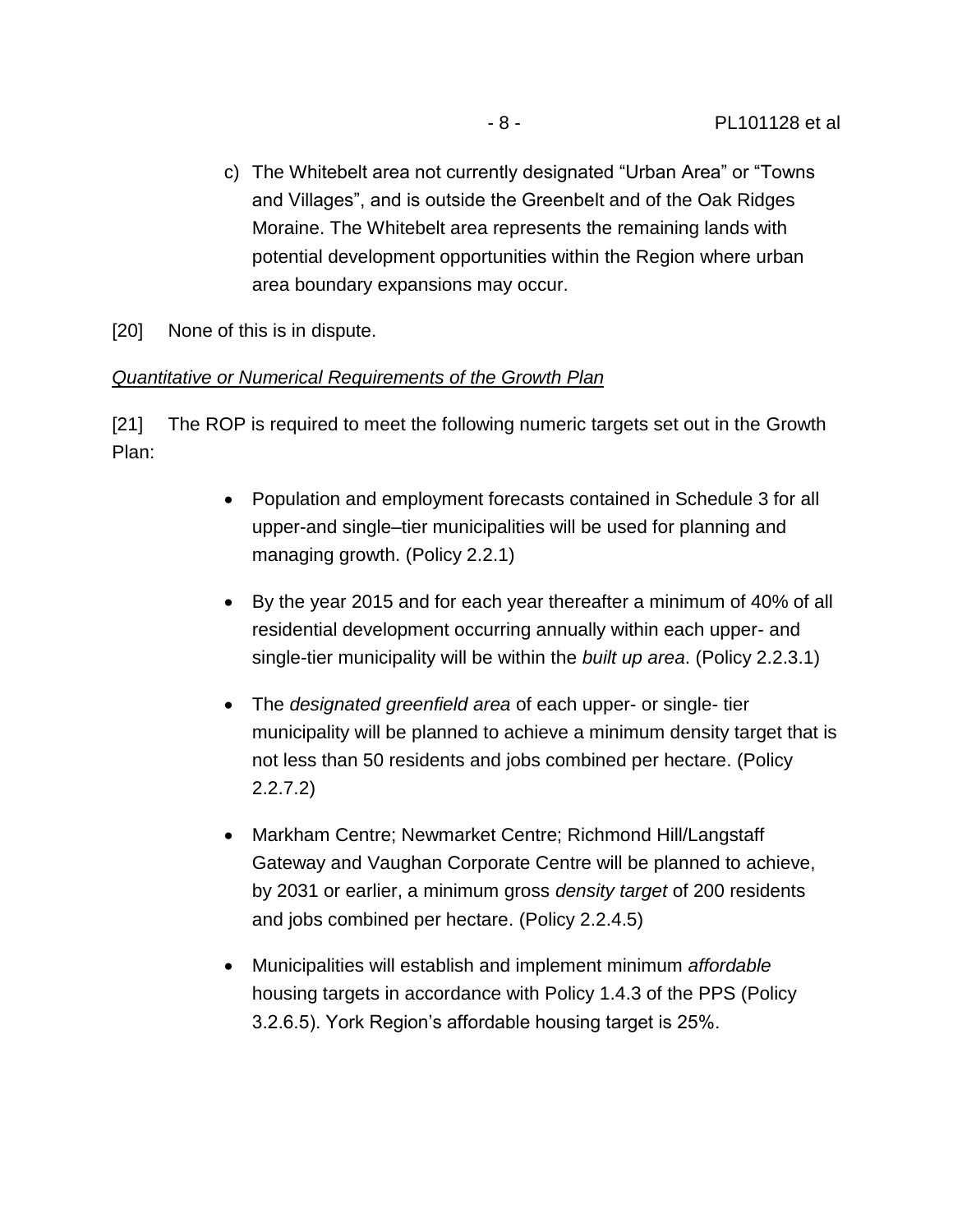#### **The Issues**

[22] The Appellant Minotar, which owns 125 ha of lands in the Whitebelt, partially located within the proposed urban expansion area, and the Appellant CHFMS, which owns 145 ha of lands also in the Whitebelt area, have identified the following issues from the Consolidated Issues List *Growth Management and Land Needs Components C and D* originally filed *on* May 2, 2011 (Exhibit 4) revised on August 4, 2011 (Exhibit 30), October 12, 2012 (Exhibit 95), December 10, 2012 (Exhibits 114A and 114B), and presented at this hearing as Exhibit 166.

#### Component C

## **i. Land requirement to accommodate population growth**

## **Land requirements to accommodate employment growth**

[23] What is the net amount of land required to accommodate the population and employment growth forecast for the Region to 2031 taking into consideration the relevant factors? (Issue 50)

## **ii. Land required to accommodate approved ROW requirements**

[24] What is the effect of the location and extent of the regional rights-of-way and/or infrastructure requirements on the lands required to be identified as "Urban Area" in the R0P including the maps? (Issue 55)

[25] The Appellants did not challenge the Region's evidence nor did they not lead evidence on Issue 55 or offered submissions on the issue. The Board concludes this issue is abandoned.

## **iii. Determination of existing supply of land in designated green field areas**

[26] What is the capacity for further development of the existing supply of land in Designated Greenfield Area as of June 2006 and currently, what impact does this have on the amount of land required to satisfy Table 1? (Issue 56)

[27] Issues 56, 57 and 58 were resolved before the hearing commenced. (Exhibit 157, item 5)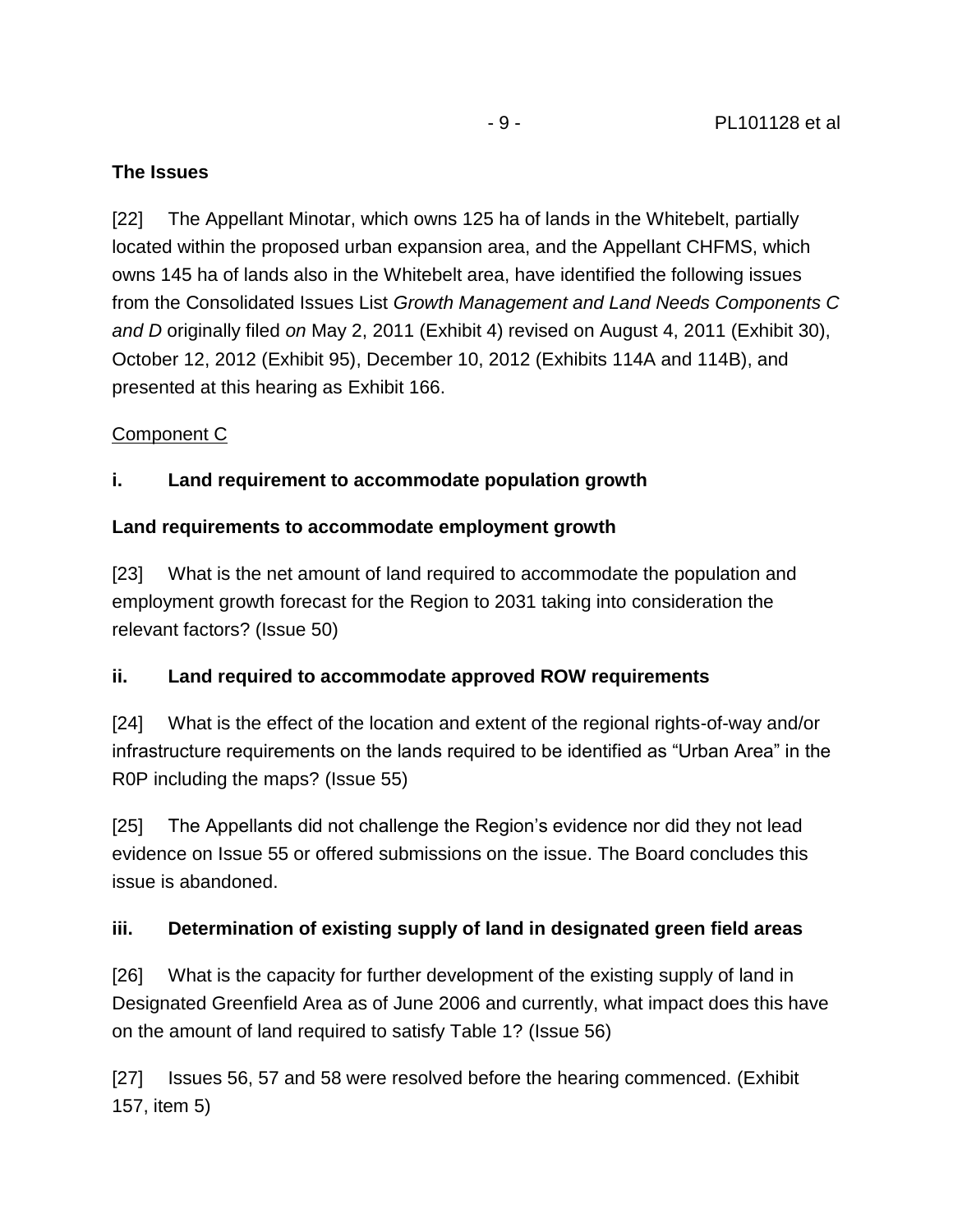## **iv. Determination of the appropriate elements to consider in the net to gross calculation for developable areas in Designated Greenfield Areas and new community areas**

[28] What are the appropriate elements to consider in the net gross calculation for *developable areas* in Designated Greenfield Areas and *new community areas?*

[29] Is the proposed definition of *developable area* fair appropriate and justifiable? Should it exclude regional rights-of-way and lands required for stormwater management ponds? (Issue 60)

## **v. Comprehensive land budget methodology which includes but is not limited to relevant components of the above**

[30] Is the requirement in Policy 5.6.3 that *new community areas* be designed to meet or exceed a minimum density of 20 residential units per hectare and the minimum density of 70 residents and job per hectare in the *developable area* realistic, appropriate and achievable?

[31] In light of the foregoing what is the appropriate land budget methodology? (Issue 61)

## **vi. Determination of amount of land required for settlement area expansion including the consideration of the minima of table 2 for intensification**

[32] Do the definition of the *Regional municipal comprehensive review* and associated policies 5.1.12 and 5.1.13, as they relates to the identification of lands necessary for *new community areas*, conform to the Growth Plan and are they consistent with the 2005 PPS (including the PPS definition of "comprehensive review")?

[33] Does the definition of a *Regional municipal comprehensive review* recognize the different circumstances for its application and, in particular:

> a) do the definition of *Regional municipal comprehensive review* and associated policies 5.1.12 and 5.1.13 as they relates to the identification of lands necessary for new community areas, conform to the Growth Plan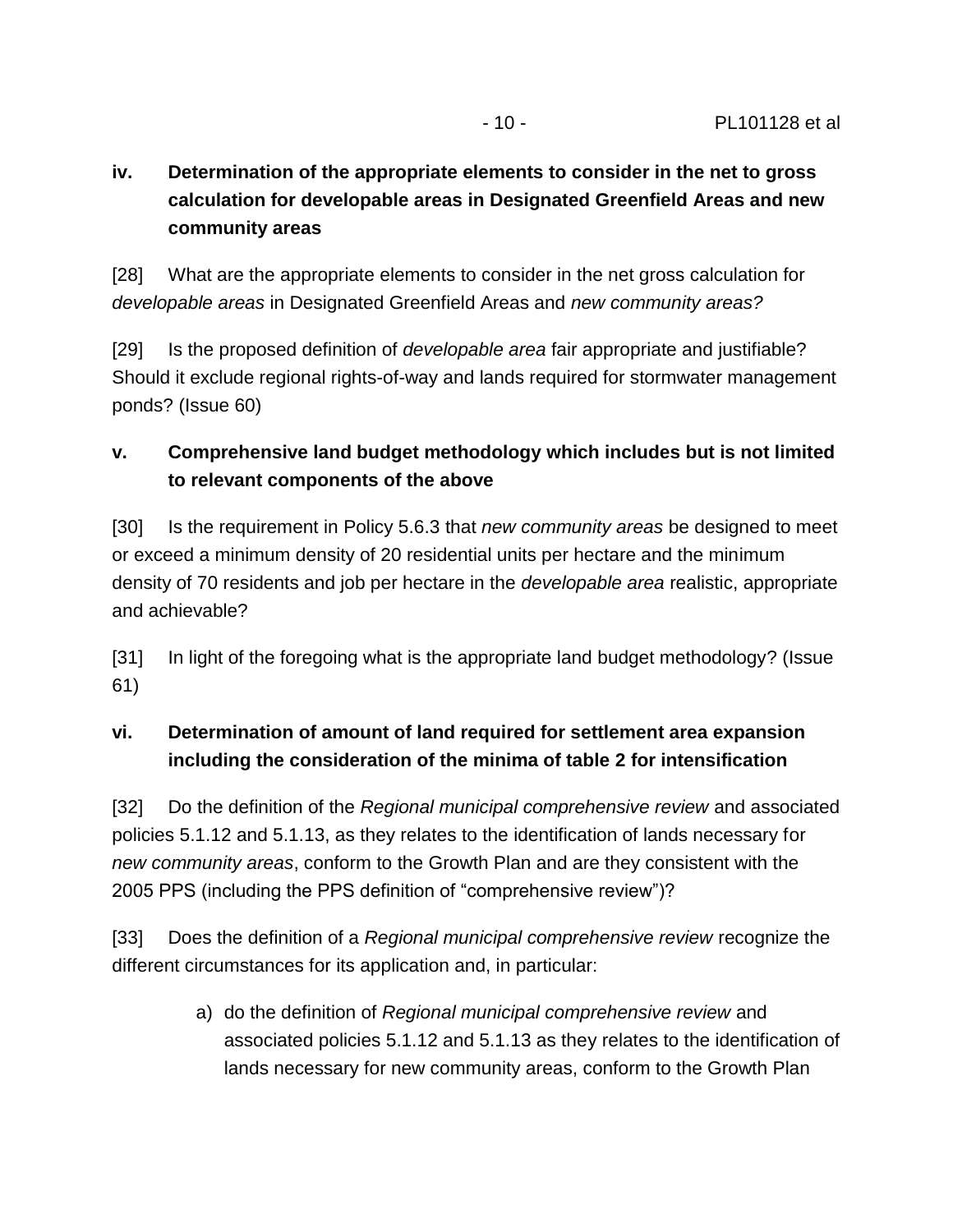and are they consistent with the 2005 PPS (including the PPS definition of "comprehensive review")?

b) Is the definition of the *Regional municipal comprehensive review* (and associated policies 4.3.5, 4.3.7, 4.3.8, 4.3.12 and 4.4.6) as it relates to the consideration of employment land conversions to non-employment land uses, appropriate? Does it conform to the Growth Plan and is it consistent with the 2005 PPS? (Issue 62)

[34] How much land is required to be identified as "Urban Area in the ROP, taking into account the factors C(i) –(v) to satisfy the population and employment growth forecast to 2031, and in particular to satisfy the growth projected for the City of Markham**,**

- a) as established in Table 1;
- b) considering the intensification targets established in Table 2 of the ROP;
- c) taking into account considerations related to the prudent fiscal management of growth; and
- d) considering long-term planning beyond the 2031 including the build-out of the Markham Whitebelt? (Issue 63)

## Component D

- **i. Consideration of growth beyond 2031 as it bears on a retail and employment needs**
- **ii. Consideration of growth beyond 2031 as it bears on transit and transportation**

## **Consideration of how the official plan should/should not address growth beyond to 2031 as it bears on the organization of land identified to meet growth to 2031**

[35] Should the policies and mapping of the ROP 2010 (Including as amended by the ROPAs) acknowledge, anticipate and accommodate population and employment growth beyond to 2030, including the long-term need for additional lands post -2031 for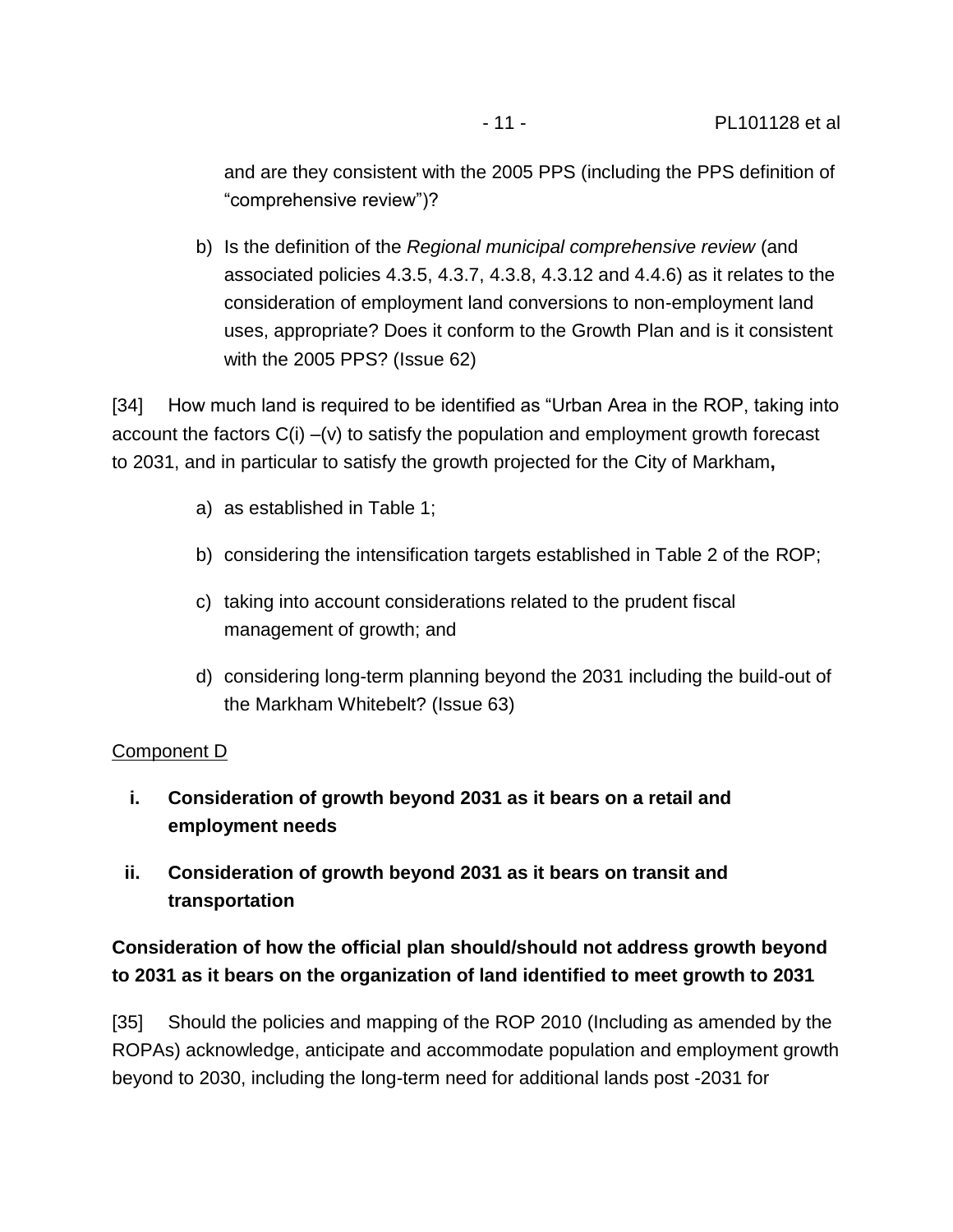residential, employment needs (including retail), infrastructure, transit and transportation purposes? (Issue 65)

[36] Should the policies and mapping of the ROP, including as amended by proposed ROPAs 1 and 3, acknowledge and accommodate plans for future growth in the Whitebelt area and ensure the protection of these lands for future urban uses? (Issue 66)

[37] Is it appropriate to identify the Markham "Whitebelt lands" as "Agricultural Area" (as shown on map 8) or should these lands be protected for future urban growth in the non-agricultural designation? If the lands remain designated "Agricultural Area", what policy changes are required to ensure these lands would be available to satisfy the Region's long-term planning needs? (Issue 67)

[38] Should the policies in section 7.2 and chapter 5 of the ROP- 2010 recognize and protect for the achievement of a higher-density built form post 2031, while allowing lower density uses pre-2031 (Issue 69).

#### The Witnesses

[39] The Board heard evidence from 20 witnesses over a period of eight weeks and received 247 Exhibits, including 117 pre-hearing exhibits.

- [40] CHFS led evidence from three witnesses:
	- 1. Paul Lowes, Land Use Planner
	- 2. Jeanette Gillezeau, Economist
	- 3. Brian Henshaw, Ecologist, whose evidence focussed on the need for a land allowance related to the habitat of threatened and endangered species
- [41] Minotar called:
	- 4. Elizabeth Howson, Land Use Planner
- [42] The Region of York called the following witnesses: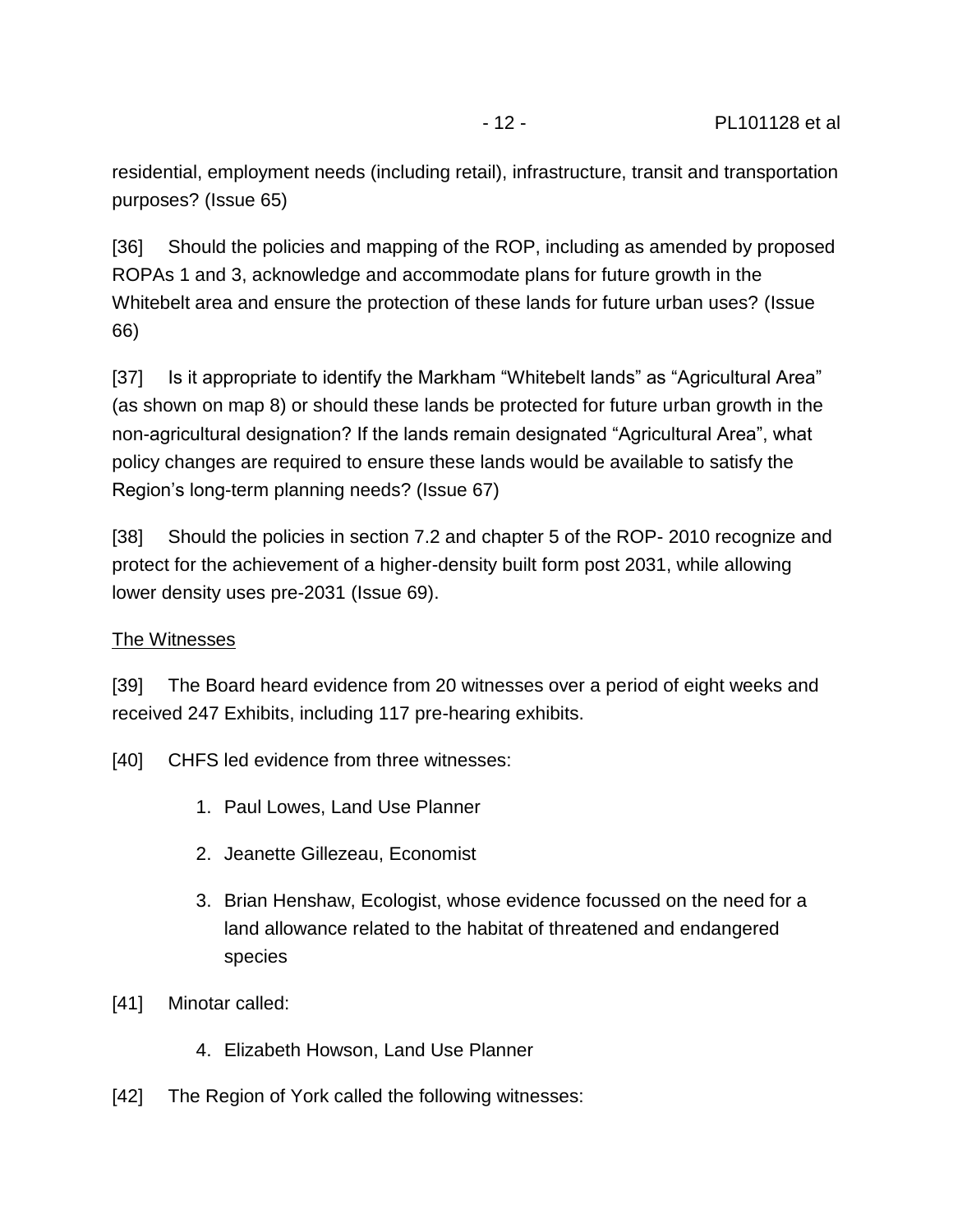- 5. Paul Bottomley, Land Use Planner
- 6. Herman Kircher, Retail Economist
- 7. Michael Skelly, Land Use Planner, Senior Planner with the Long Range Planning Branch , York Region, with expertise in Land Budget work
- 8. Nick McDonald, Land Use Planner, focus on Employment Land Strategy
- 9. Sean Hertell, Land Use Planner, focus on planning and delivery of community services and facilities
- 10.David Clark, Real Estate Developer, with expertise in transit
- 11.Sandra Malcic, Ecologist
- 12.Sameer Dhalla, Water Resouces Engineer
- 13.Mark Schollen, Landscape Architect
- 14.Sarah Cameron, Planner with the Long Range Planning Branch , York Region, expertise in GIS
- 15.Brian Hollingsworth, Engineer, special expertise in transportation planning and engineering
- 16.Mirek Sharp, Ecologist
- 17.Russell Mathew, Land Economist
- 18.David Butler, Land Use Planner
- [43] The City of Markham called
	- 19.John Gladki, Land Use Planner.
- [44] MMAH called
	- 20.Sybelle Von Kursell, Senior Planner, Municipal Services Offices, Central Region of the Municipal Services Division of the MMAH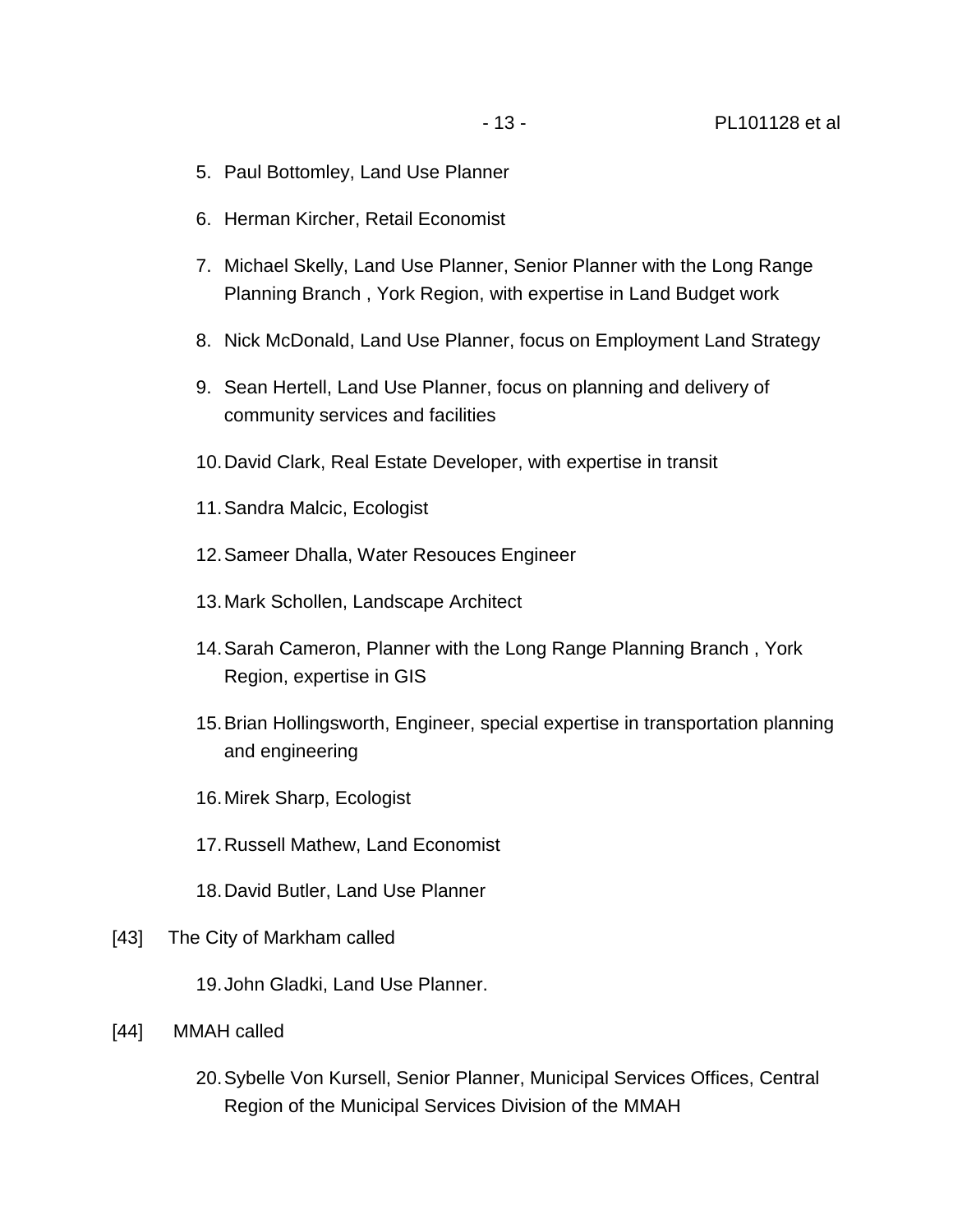#### **Evidence and Analysis**

[45] We have considered the Appellants' assertion that the Region's land budget has no status because it was never adopted by Council. The Board disagrees. In our opinion, the suggestion is a **"**red herring**".** We agree with MMAH's submission that there is no legal requirement for a land budget. The requirement is for the ROP to conform to the Growth Plan. The land budget is but one of the tools, albeit an important tool, used by the Region in its conformity exercise. The land budget is used to determine how the population and employment numbers that were adopted by Council would be distributed to meet the numerical targets of the Growth Plan. That was an ongoing process, requiring further adjustments after the adoption of the ROP to reflect the modifications by MMAH, and again, during the proceedings to expand the urban boundaries that were proposed in ROPAs 1, 2, and 3. Council did not formally adopt a "land budget" document after 2010, but that is not an essential consideration for this Board; what is essential is whether Council supports the strategy laid out in the land budget to achieve the vision of the Region and its local municipalities, while fulfilling the requirements of the Growth Plan. We find that to be the case.

## *The Housing Mix*

[46] Notwithstanding the sizable issues list, the Appellants' primary concern, from which all other issues emanate, is the mix of dwelling types proposed in the Region's land budget, and as a corollary, the amount of expansion lands needed in the City of Markham to accommodate its population and employment forecast to the year 2031. Put simply, the land requirement differs depending on the dwelling type: certain dwelling units have greater land needs than others. Both Appellants in their submissions declared that as their focus or as described by Minotar the "heart of the matter" before the Board.

[47] The Appellants argue that to be consistent with the PPS and to conform with the Growth Plan, the Region needs an additional 212 ha of expansion lands, not including a 5% to 10% allowance for significant habitat of threatened and endangered species, to provide an appropriate range and mix of housing to meet the requirements of current and future residents of Markham. The Appellants' specific concern is that there are not sufficient ground related units in the Region's land budget. They argue that the Region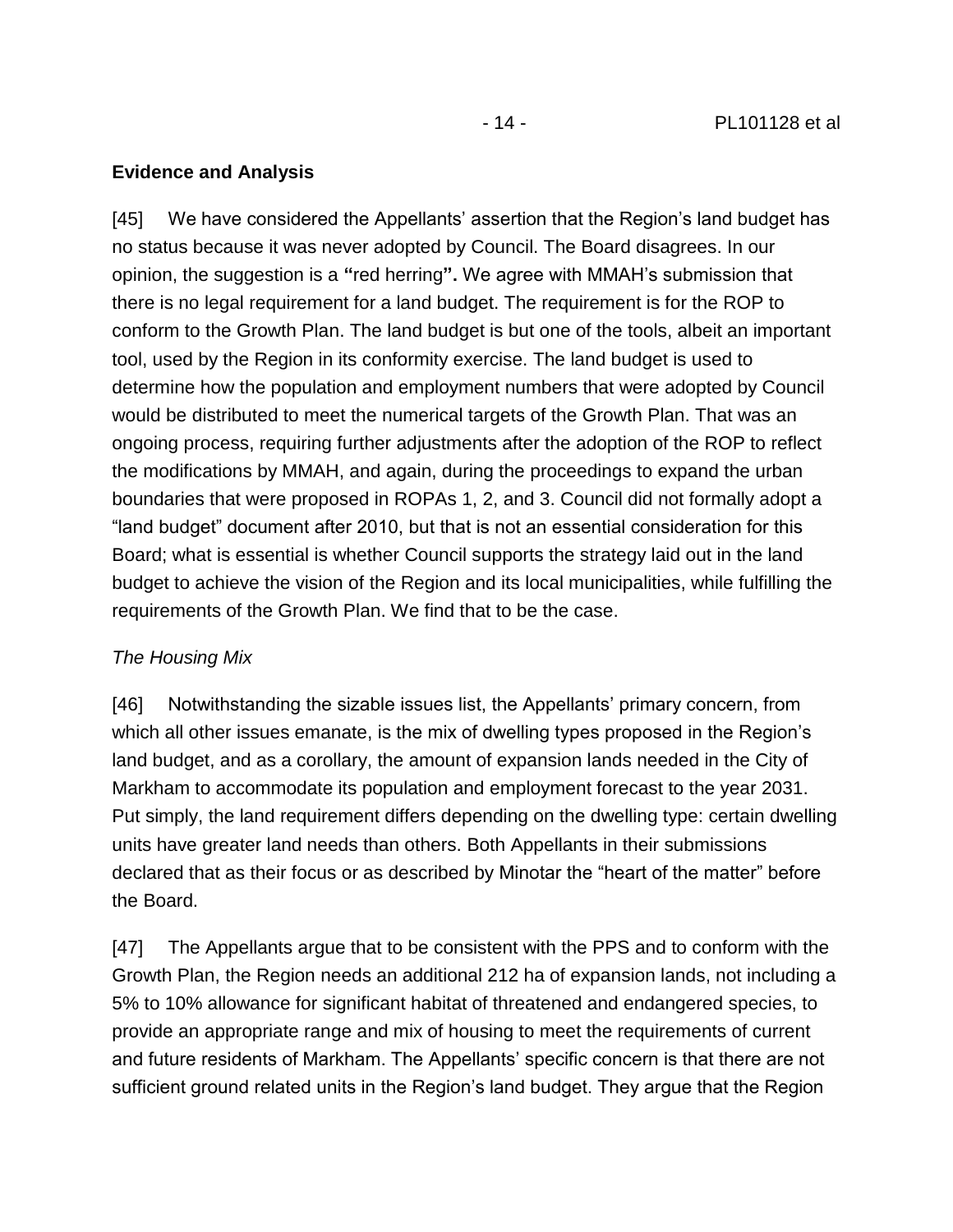will run out of this housing type before the end of the forecast period because of the unreasonable shift to apartments in its unit mix.

[48] The Appellants have proposed an alternative land budget prepared by Altus Group which they ask the Board to prefer. Essentially, the Altus land budget proposes to remove apartment units out of the *built up area,* and substitute all but 10% with low density units in the Whitebelt area. The Appellants also propose a density reduction in the greenbelt and Whitebelt areas from 20 units per ha to 19. These two schemes would necessitate a larger urban area expansion.

#### *The Region's Land Budget*

[49] Because this matter is directed at unit distribution in Markham, the Board has used excerpts from the Region's land budget in its analysis, to show the distributions to the Region as a whole and to Markham.

[50] The Population and employment allocations for Markham are 421,600 people and 240,400 jobs, set out in Table 1 of the ROP, which is approved and in effect. The land budget estimates that 231,260 households units are needed to accommodate the Region's population growth, of which 61,370 units are allocated to Markham. The units are distributed by dwelling types, based on PPU figures which the parties agree are appropriate. The distribution process, described by several witnesses as iterative, is a demand and supply analysis with population and employment inputs that are designed to meet the Growth Plan numerical targets:

|         | Single     | Semis      | Row          | Apt    | <b>Total</b>      |
|---------|------------|------------|--------------|--------|-------------------|
| York    | .588<br>81 | .593<br>47 | .714<br>40.7 | 91,360 | .260<br>つつ1<br>دے |
| Markham | 15,190     | 3,680      | .720         | 30,780 | 370, ا<br>61      |

[51] The land budget increases the Region's share of all new apartments in the GTAH to 25% where previously it was approximately 10%. Ground related housing is reduced from previous levels, but remains the largest component of the housing share up to 2031. Markham's ground related units would be approximately 63.3%, down from approximately 82.9% in 2006.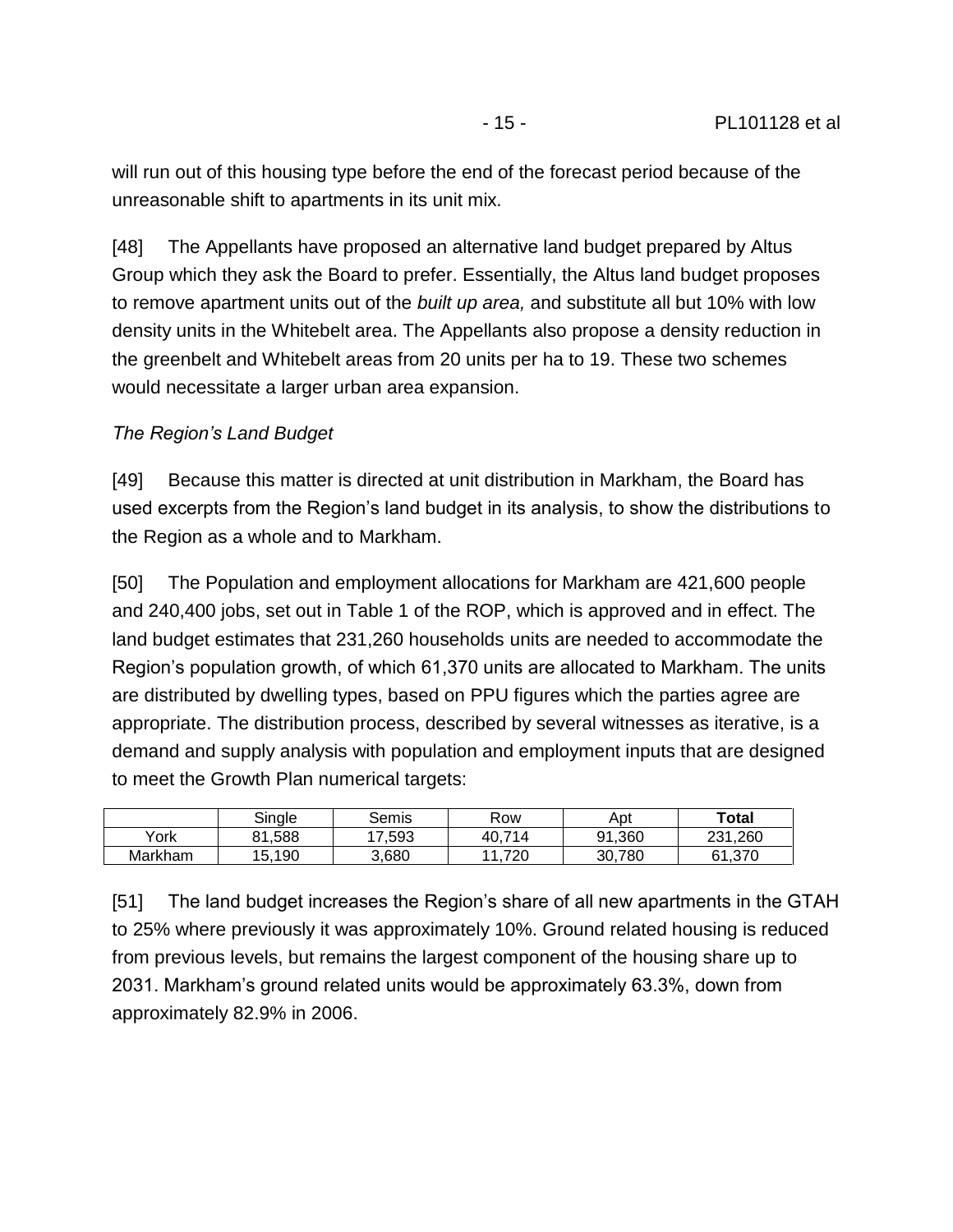[52] The units are distributed by land categories:

#### *Unit distribution*

#### 1. *Built up Area*

[53] The residential intensification allocations for the *built-up areas* of each municipality are set out in Table 2 of the ROP which is approved and in effect. Markham's allocation is 31,590 units.

[54] Region-wide, there are 16,050 low density singles and semi-detached units in the vicinity of major transportation corridors, located along the edges of the *built up areas* that have not been included in the intensification targets; the equivalent number in Markham is 3,670. The Region's position is that large scale low density units do not meet the intent of the Growth Plan intensification policies and ought not to be included in the *built up area* intensification count. It is also the Region's position that because those units are planned to be built out by 2015 they are not available to be counted towards intensification (Policy 2.2.3).

[55] The Appellants object to the Region's treatment of those low density units and argue that all housing units are to be included in the intensification target. The Appellants argue that without counting the low density units, the level of intensification is significantly understated and therefore the amount of land required to accommodate growth throughout the forecast period is also underestimated. The Altus land budget proposes to remove 3,666 apartment units out of the *built up area*, which is roughly equivalent to the number of low density units not counted in Markham's *built up area.*

[56] The Board accepts the Region's position that because they will be built out before 2015 the 3,670 low density units need not be included in the future growth forecasts for urban land needs. This is consistent with the approach used by the Region in other municipalities.

|         | Single | Semis | Row    | Apt    | Total  |
|---------|--------|-------|--------|--------|--------|
| York    | 11,620 | .429  | 16.938 | 57.736 | 90,720 |
| Markham | 3.067  | 600   | .847   | 23.075 | 31,590 |

Allocation by dwelling type in the *Built up Area*: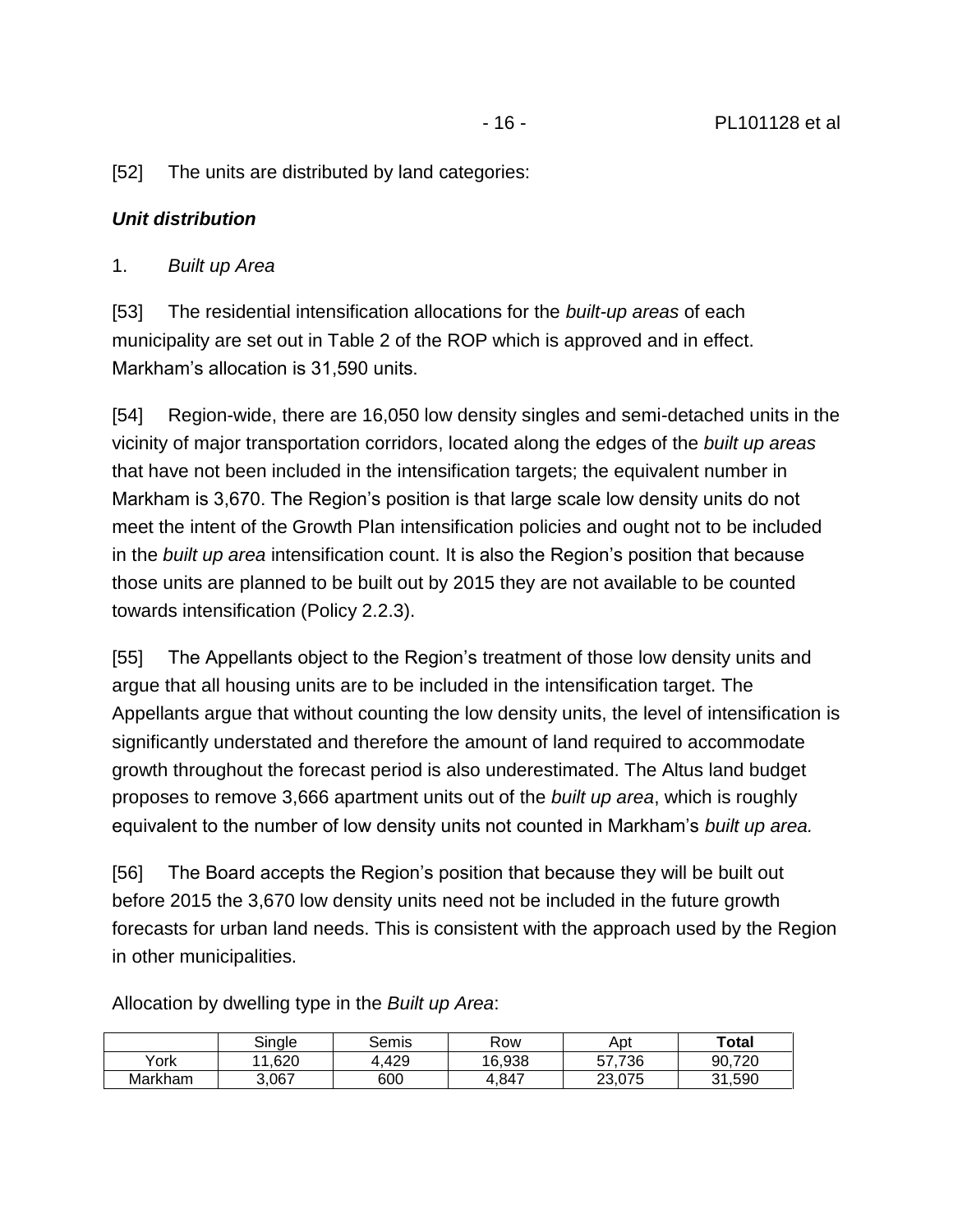[57] The Region's evidence is that in order to create a functional plan to meet the minimum intensification target of 40%, its land budget process took into consideration the special capacity of the local municipalities. Allocating population to housing unit type was therefore critical to the process. Different intensification rates were assigned across the Region, with the more urbanized municipalities having a higher intensification rate than rural based municipalities. The rate across the Region ranged from 4% to 54%. Markham's share was assigned at 52%, and was among the highest in the Region. Markham requested a higher intensification rate than was originally assigned. The Region approved Markham's preferred growth alternative at a 60% intensification target.

[58] The evidence of Paul Bottomley, Manager, Growth Management of the Long Term Planning Branch, is that Markham, like the Town of Richmond Hill and the City of Vaughan, has a larger population and employment base, an existing built-up urban area that can accommodate higher a concentration of intensification, and a Regional Centre that is required to meet a density target of 200 people and jobs per ha by 2031 or earlier.

[59] Markham Regional Centre is located along the planned Yonge Street/Highway 7 Viva rapid transit corridor. The Region argued that there can be no compromise on meeting the intensification target as the financial commitment to its transit system is significant, and importantly, the Growth Plan directs increased residential and employment densities that support and ensure the viability of existing and planned transit service levels. The shift towards that level of intensification and to a more compact form of housing is necessary towards achieving its ends.

[60] The Region and Markham both presented evidence that Markham has the capacity to successfully accommodate the proposed level of growth and intensification and to develop as a complete community. This unique situation presented itself because the 1978 Parkway Belt West Plan reserved a large portion of land in the centre of Markham until the mid-1990s, and reserved unbuilt Parkway Belt lands provided the City with an opportunity to intensify vacant land in the centre of its developed urban area. The benefit brought by that situation led to Markham's reputation as a leading municipality in implementing compact, mixed-use and sustainable communities: a Canadian pioneer in conceptual planning because of communities like Cornell and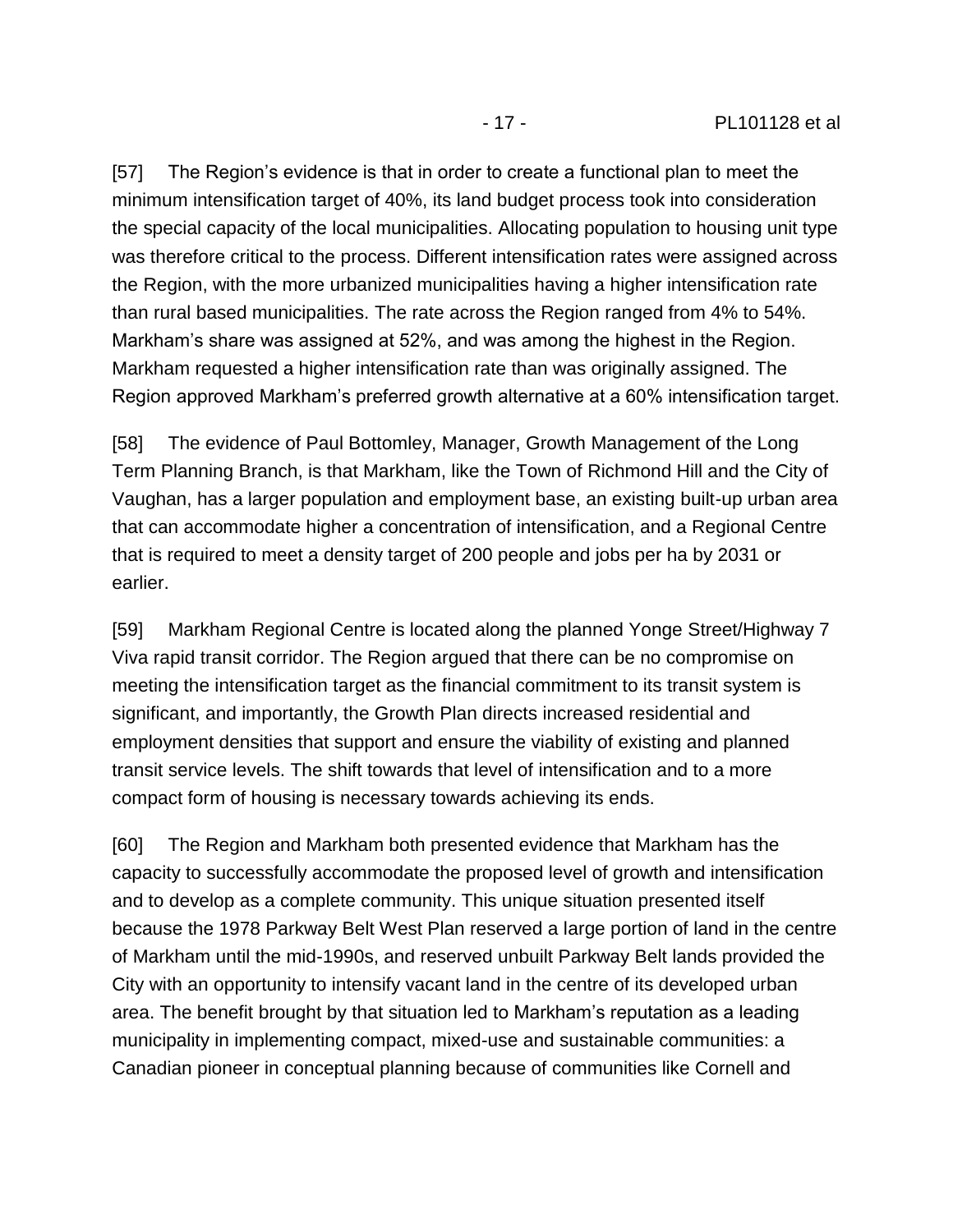Markham Centre. The Region submits that those communities now serve as the benchmark within Markham for new community development.

[61] In the opinion of several expert witnesses including Land Economist Russell Matthew, land use planners Paul Bottomley, Michael Skelly, David Buttler, Sybelle Von Kursell and John Gladki, the Land Use Planner retained by the City of Markham, the densities proposed for Markham in the Region's land budget are achievable and within reach.

[62] The Board accepts the evidence on Markham's capacity to achieve the proposed intensification target. That evidence was unchallenged.

#### 2. *Designated Greenfield Area*

[63] The minimum density required by the Growth Plan for the *designated greenfield area* is 50 people and jobs per developable hectare, measured on a gross land area basis; major natural features that are identified in local or provincial plans are excluded. The Region set a minimum of 20 units per ha to achieve the equivalent of 70 people and jobs per ha on the basis of a demand and supply analysis for residential and employment growth. The potential unit supply by dwelling type is estimated as follows in the land budget:

Allocation by dwelling type in the *Designated Greenfield Area*:

|         | Single | Semis  | Row    | Apt   | Duplex | Total  |
|---------|--------|--------|--------|-------|--------|--------|
| York    | 56.341 | 10.438 | 15.600 | 5.788 | 9.065  | 97.232 |
| Markham | 6.191  | .891   | 3,315  | 416   | 2.430  | 14.243 |

[64] Based on the combined capacity of the *built-up area* and the *designated greenfield area,* the Region determined that the total residential units needed for the forecasted growth could not to be accommodated within the available urban lands and expansion into the Whitebelt area was necessary.

#### 3. *Whitebelt Area*

[65] The land budget assumption is that new community areas in Markham's Whitebelt would be developed at the same density as the Greenfield, that is, at 20 units per developable hectare to achieve 70 persons and jobs per hectare. On that basis, the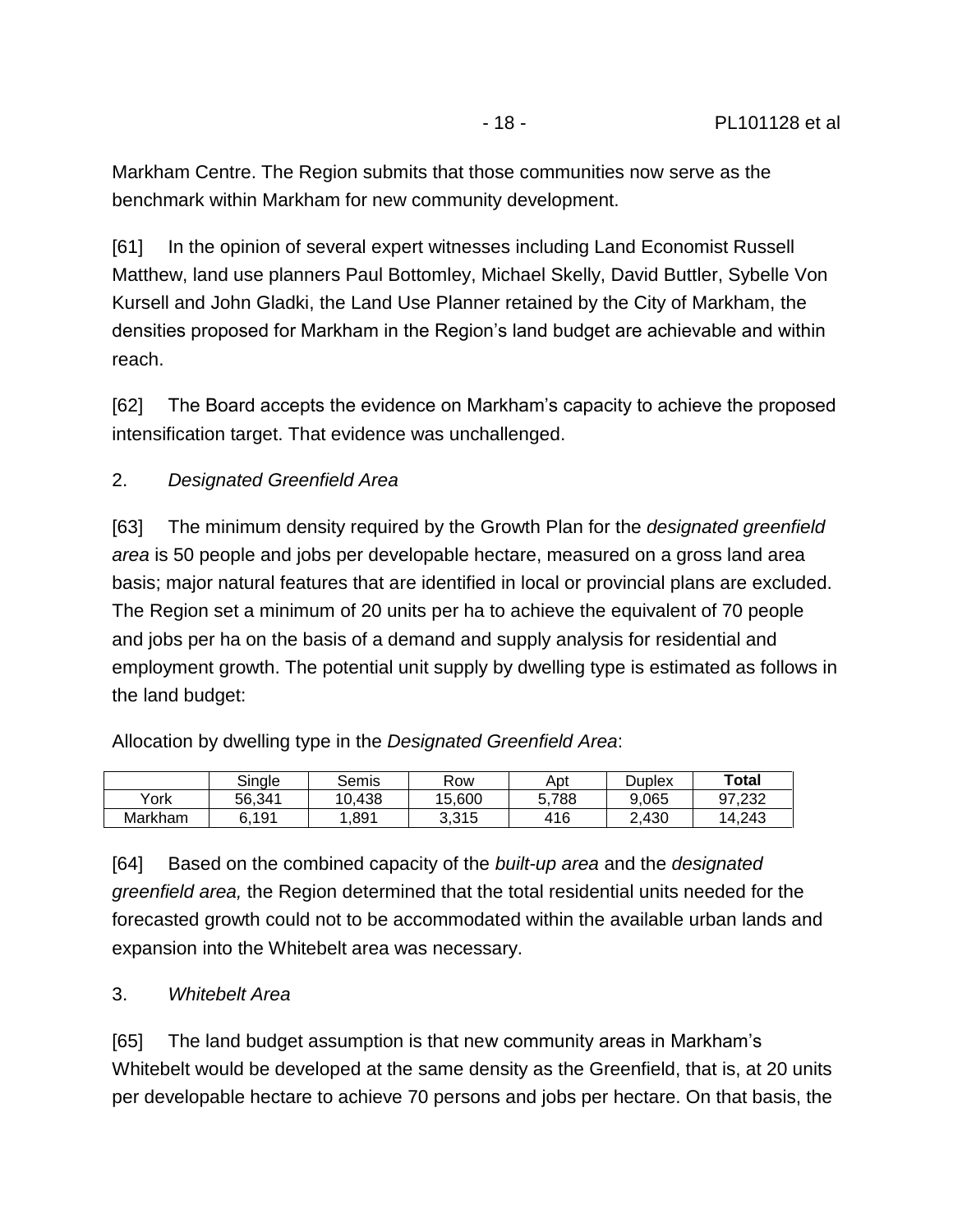shortfall of 11,870 units would require 1010 ha, proposed by ROPA 3, to be divided as follows:

| <b>Residential Community Area</b> | 607      |
|-----------------------------------|----------|
| Major Retail                      | 75       |
| <b>Employment Land</b>            | 328      |
| Total                             | 1,010 ha |

[66] The mix of dwelling type would be 50% single detached, 10% semi-detached, 30% row houses and 10% apartments:

Allocation by dwelling type in the Whitebelt Area

|         | Single | Semis | Row   | Apt  | <b>Total</b> |
|---------|--------|-------|-------|------|--------------|
|         |        |       |       |      |              |
| Markham | 5,940  | ,190  | 3,560 | ,190 | 11,870       |

[67] Altus' land budget proposes adding 3,666 units that were removed from the *Built up Area* to the *Whitebelt Area*, and distributing 3,299 as low density units and 367 as apartment units. Accommodating these additional units would require more expansion lands. Based on the PPUs of the additional singles and semis, the Table 2 numbers would be exceeded, as would the Schedule 3 Growth Plan population forecast if there were no further adjustments.

#### *The Employment Component*

[68] There was no substantial challenge by the Appellants to the Region's land requirement and supply proposed for the forecasted employment growth.

[69] The Appellants initially raised objections to the exclusion of Major Office Employment in the Markham *Whitebelt Area* but ultimately, did not extensively pursue the issue and eventually conceded the reasonableness of assigning Major Office development to the existing urban area, a small proportion to designated Greenfield employment lands and the greater share to *Built-Up areas,* in Regional Centres and Regional Corridors. In any event, the unchallenged evidence of Mr. Kircher and Mr. McDonald satisfied the Board that ample employment lands are available to meet the forecasted employment numbers for Markham, and additional amounts would likely be available from surplus allocation for major retail, including in the Whitebelt area, based on changing retail patterns to smaller facilities and greater warehousing.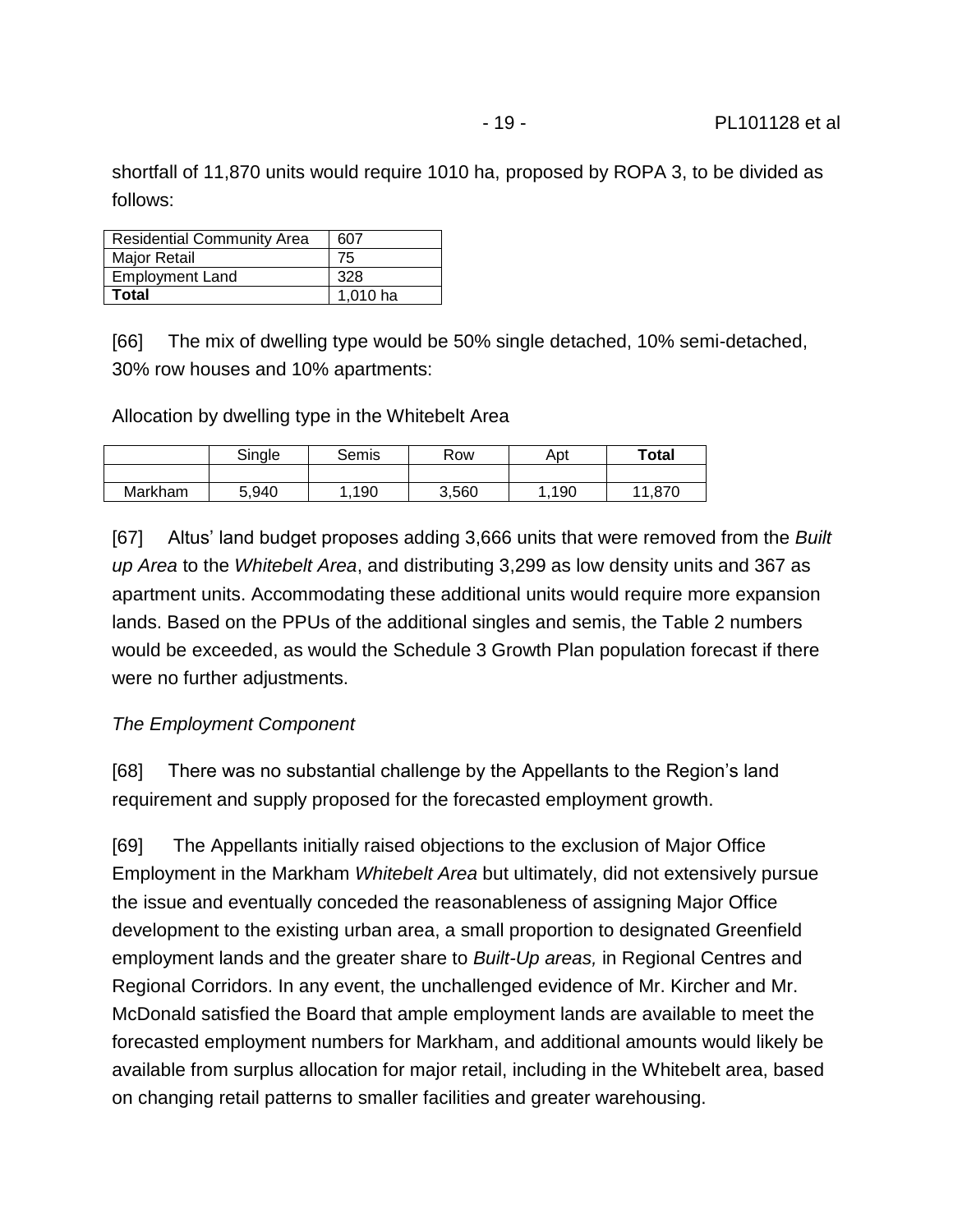- 20 - PL101128 et al

#### **20 units per hectare**

[70] **T**he Appellants argued that an upward adjustment in the employment density per ha, would provide for a more appropriate mix of housing types while still meeting the Growth Plan requirement of 50 persons and jobs per hectare. The Appellants further argued that there is no specific policy direction to achieve density of 20 units per ha; it is simply a calculated figure that makes up for the lower density in the employment lands. They proposed density at 19 units per hectare.

[71] The Board finds that there is no evidence to support the utility of that approach except to increase the need for expansion lands. The Board is satisfied based on the evidence of Michael Skelly, Senior Planner with the Long Range Planning Branch, that the community density of 20 units per developable hectare and 70 people and jobs per developable hectare as set out in the Land Budget is reasonable, represents good planning and is already being achieved in the Region.

[72] According to Mr. Skelly an analysis of Secondary Plan areas in York Region was undertaken to provide examples of how the 20 units per hectare density could be achieved. The analysis indicated that areas such as Cornell, Wismer and Cathedral in Markham have achieved or are close to the 20 units per hectare and 70 people and jobs per hectare density standard. There was no evidence to contradict Mr. Skelly's conclusions. The Board finds no support for the Appellants' adjustment.

[73] The evidence presented is that the density rate was calculated to achieve the Growth Plan requirement for 50 persons and jobs per hectare. The reduction proposed by the Appellants would not meet the Region's density target requirement for the new community development, and would therefore not conform with the Growth Plan.

#### *Consistency with the PPS and conformity with the Growth Plan*

[74] The Appellants argue that the Region's land budget is not consistent with the PPS and does not conform to the qualitative policies of the PPS or the Growth Plan, because of the unreasonable assumption that the Region will accommodate one quarter of all new apartments built in the GTA over the 2016 to 2031 period, and because of its assumption that there will be a diminishing demand for ground related housing. The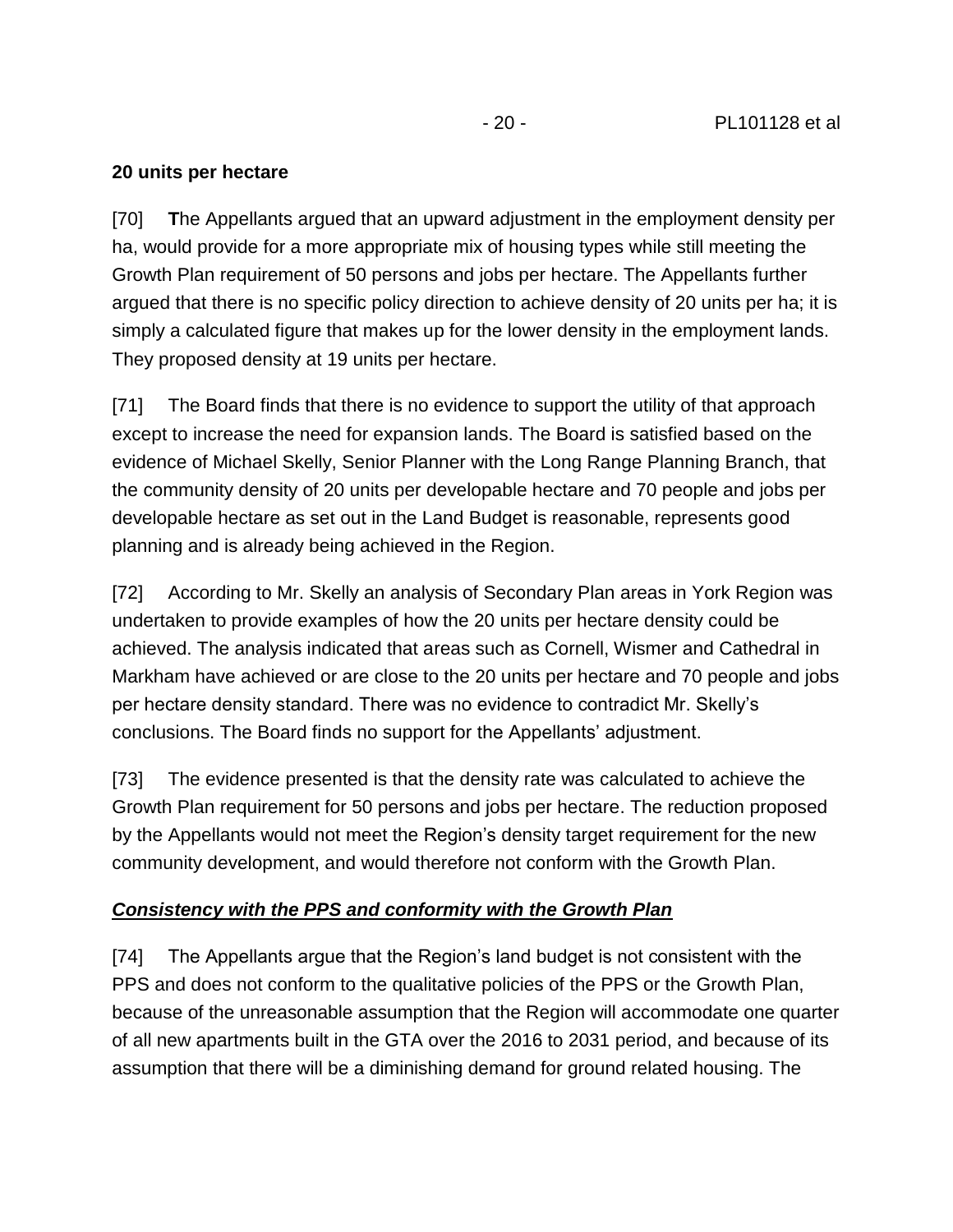Appellants argue that those assumptions are detrimental to other municipalities, affecting their ability to achieve Growth Plan intensification and /or density targets.

[75] The Appellants argue that the land budget is inconsistent with the PPS in a number of ways including the following:

- It ignores the requirement for a coordinated and integrated approach that is to be used when dealing with planning matters that cross municipal boundaries, including managing growth and housing projections.
- It does not provide for an appropriate range of housing types to meet the requirements of current and future residents.
- It does not maintain a supply of ground related units for the forecast period to meet the needs of future residents.
- It ignores the qualitative policies of the PPS and the Growth Plan.
- It fails to provide an allowance for the habitat of threatened and endangered species.

[76] The Appellants argue that the level of intensification proposed, which is greater than the Growth Plan requirement, triggers Policy 5.4.1.5 of the Growth Plan, which states:

> The policies and targets of this Plan will represent minimum standards. Planning authorities and decision-makers are encouraged to go beyond minimum standards established in specific policies and targets, unless doing so would conflict with any policy of this Plan, the applicable PPS, or any other provincial plan.

[77] The Board is required to make decisions that are consistent with the PPS and conform to the Growth Plan. Both documents provide directions on how they are to be read. The PPS states that the provision for Ontario's land use planning system may be further articulated through planning direction for specific areas of the Province issued through Provincial Plans. The Growth Plan is such a document, specifically aimed at the geographical area of the GTAH. The Growth Plan states that the PPS provides overall policy directions on matters of Provincial interest and the Growth Plan should be read in conjunction with the PPS; they are intended to work together.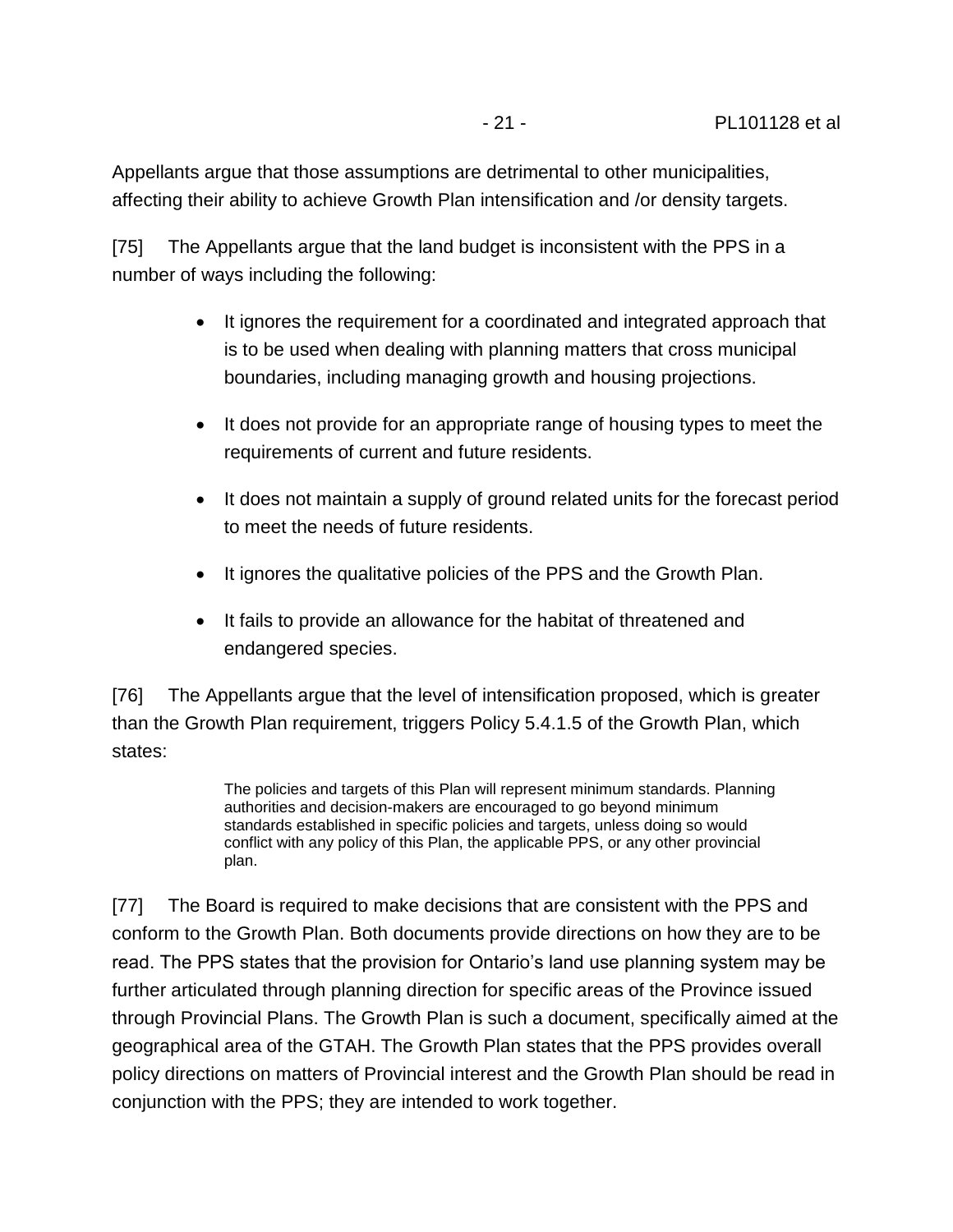[78] However, where there is a conflict, Policy 1.4 of the Growth Plan provides that the policies of the Growth Plan will prevail except for policies relating to the natural environment or human health. It is therefore reasonable to infer that where policies overlap, if there is conformity with the Growth Plan the less stringent PPS's standard would also be met. The Board cannot conclude, as the Appellants have submitted, that in the absence of references to the PPS in the conformity exercise, the PPS was ignored by the Region.

#### *Co-ordination*

[79] Both documents contain policies for a co-ordinated approach when matters cross municipal boundaries. The more specific policy regarding allocation of population, housing and employment projections based on *Regional Market Areas* that cross municipal boundaries, is found in the Growth Plan.

[80] Has the Region failed to comply with the Growth Plan policy on Co-ordination when dealing with cross-jurisdictional matters?

The Growth Plan provides the following in Policy 5.4.2:

1. A co-ordinated approach will be taken both within the Government of Ontario, and in its dealings with municipalities and other related planning agencies, to implement this Plan, in particular for issues that cross municipal boundaries.

[81] The PPS does not mention the role of the Government of Ontario in its Coordination policies, unlike the Growth Plan which is specific on where the responsibility lies.

[82] The MMAH is the reviewing and approving authority for new Official Plans, Growth Plan conformity amendments, and five year Official Plan reviews. Sybelle Von Kursell, Senior Planner, Municipal Services Offices, Central Region of the Municipal Services Division of the MMAH, testified that she was a member of the team that reviewed and recommended approval of the ROP. Ms. Von Kursell testified that the Province had no concerns about coordination because growth is allocated by Schedule 3 of the Growth Plan and it is up to each municipality to determine how to accommodate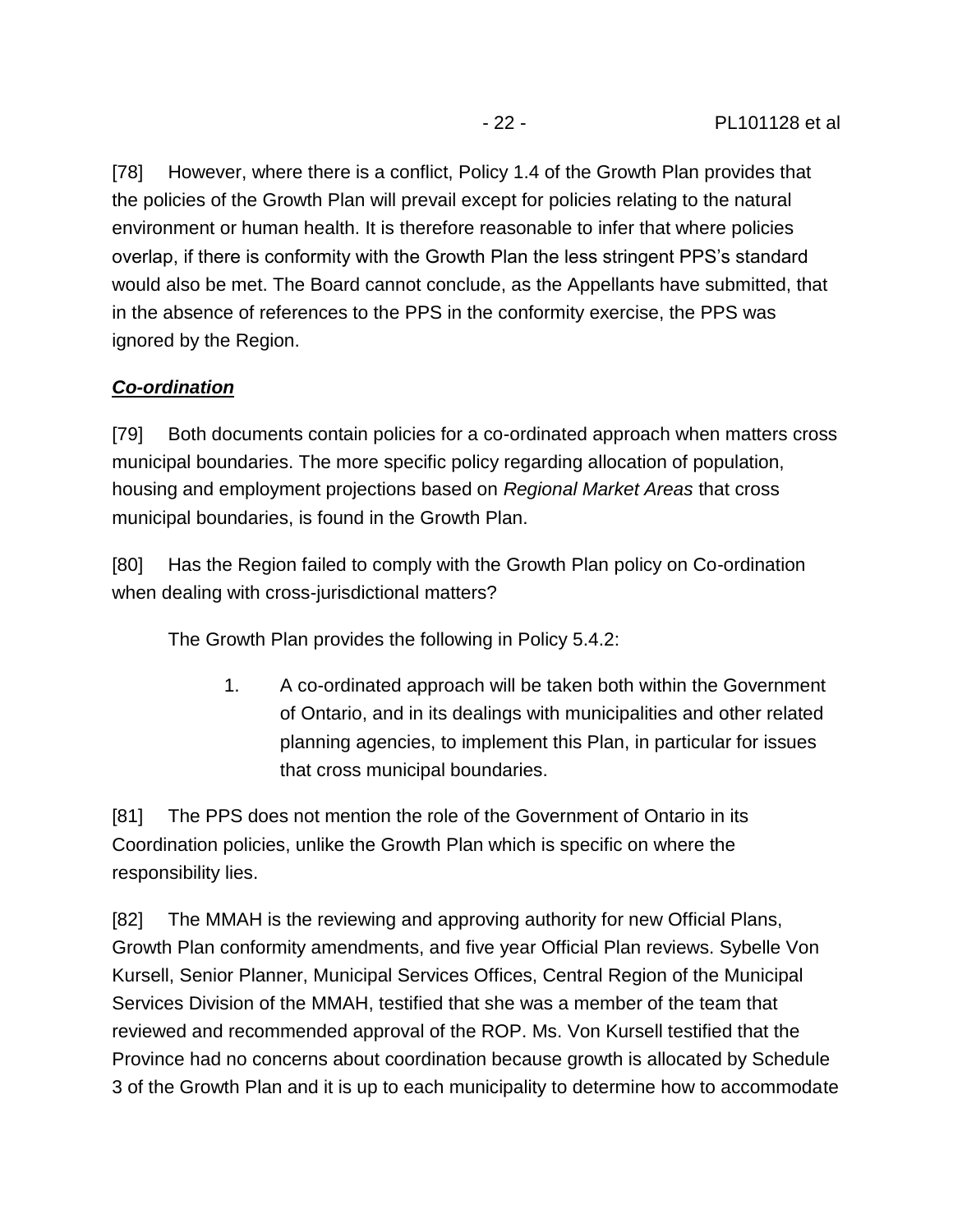its share of growth. She reiterated that the Province agrees with the Region's approach, has no issue with table 2 of the ROP, which is approved and in effect, and supports the higher intensification targets proposed.

[83] There was no evidence presented by the Appellants that other municipalities would be unable to meet their targets because of the Region's increase in its complement of apartment units.

[84] The Board finds no inconsistency with the PPS in this regard and finds that the Region has conformed to Policy 5.4.2 of the Growth Plan and is consistent with the PPS.

## *Quantitative and Qualitative policies of the PPS and the Growth Plan*

[85] It is not disputed that the Growth Plan contains policies that can be broadly characterized as qualitative and other policies that are quantitative. The Appellants argued there is more to the Growth Plan than meeting numerical targets; the Region tested only the quantitative requirements but did not test or evaluate the budget on the qualitative requirements of the Growth Plan or the PPS. Appellants argue that the level of intensification that is proposed conflicts with policies in both documents. In this case, the Region has exceeded the intensification minimum for the *Built up Area*, which the Appellants' argue activates Policy 5.4.1.5 of the Growth Plan because it fails to provide an appropriate range and mix of houses.

[86] Much of this hearing was absorbed by opinions on how to interpret the Growth Plan and the PPS. MMAH presented extensive evidence in this regard. MMAH submitted that in understanding provincial policies it is useful to consider them as qualitative and quantitative: the PPS has few quantitative policies, whereas the Growth Plan has many; both contain a number of qualitative policies.

[87] MMAH argued that in light of the "conform with" implementation standard, decision makers are required to implement the minimum or maximum standard prescribed by the Growth Plan; the application of qualitative policies cannot therefore detract from the application of minimum quantitative standards, nor can PPS policies be used to justify going below or beyond the Growth Plan standards. MMAH further argued that the application of Growth Plan qualitative policies provides opportunities to shape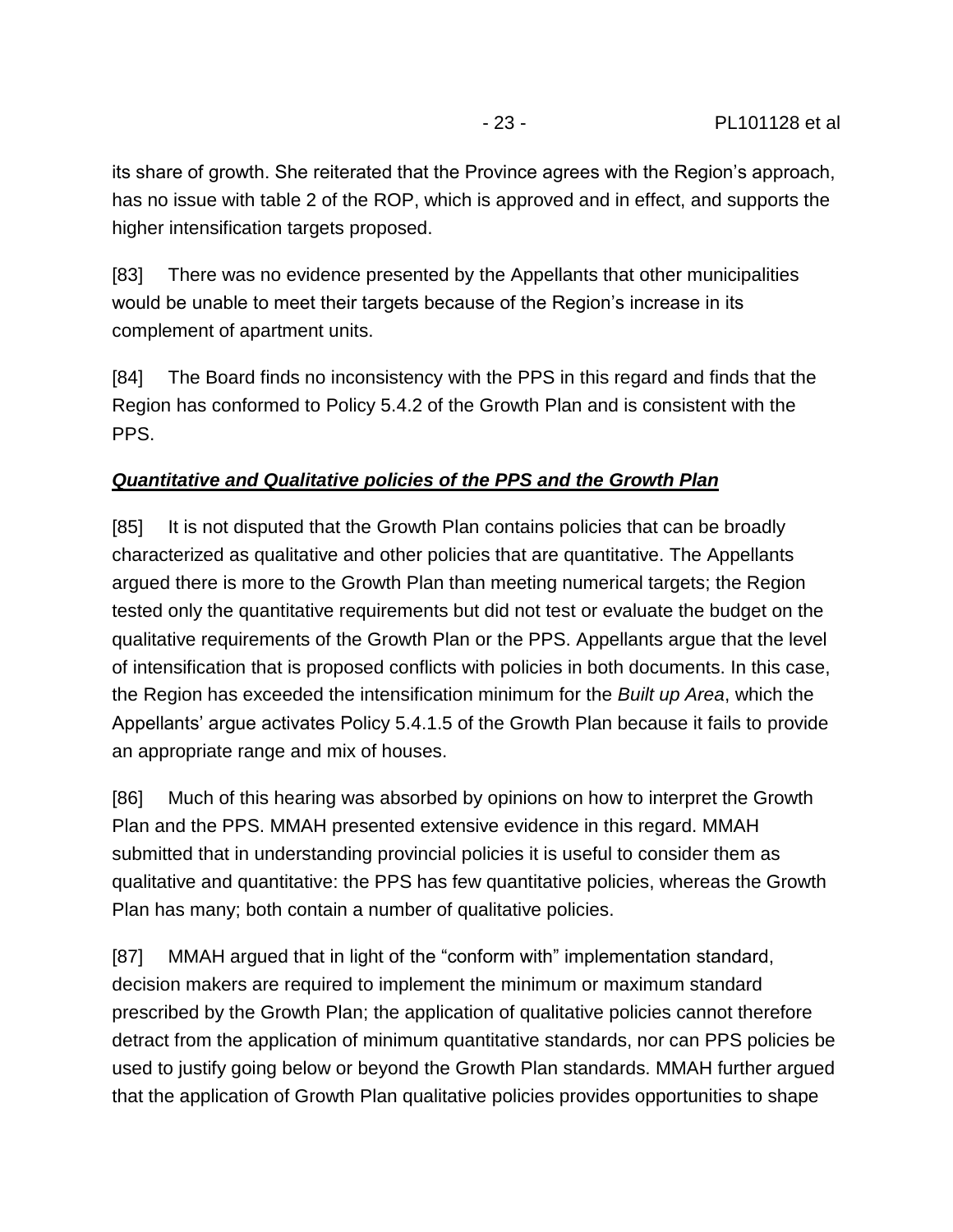and improve on minimum Growth Plan standards, for example objectives regarding urban form such as transit supportive development (Policy 2.2), housing (Policies 2.2.2.1, 2.2.3.6, 3.2.6), efficient use of infrastructure (Policies 2.2 and 3.2), providing a range of employment opportunities (Policy 2.2.6) and complete communities (Policies 2.2.2, 2.2.7, 3.1 and 3.2.6).

[88] Do the ROP and ROPA 3 conform to the qualitative policies of GP and are they consistent with the qualitative policies in the PPS? For reasons below, the Board finds that they satisfy both Provincial requirements.

## *Appropriate Range and Mix of Houses*

[89] The Appellants' assertion that there are insufficient ground related houses in the Region, and Markham in particular, is based expressly on the assumption that the Region and Markham would continue to provide their historical supply of ground related housing, 84% of all housing in the Region, and 73% in Markham. The expectation that this trend would continue leads to the Board to conclude that the Appellants gave little heed to the changes required by the Growth Plan towards greater intensification and optimization of land use, and little attention to the need for affordable housing in Markham, as required by the ROP, PPS and the Growth Plan.

[90] The Region submits that it made a deliberate decision to shift its housing strategy so that home ownership could be more affordable to 60% of its population.

[91] The Region's evidence is that its housing strategy arose after a decade-long undertaking of detailed studies that included the following information:

- The existing housing supply
- The cost by unit type
- Analyses of income levels and employment profiles
- Contributing factors in the decline of affordability
- The percentage of income spent on housing and trends in income compared to housing costs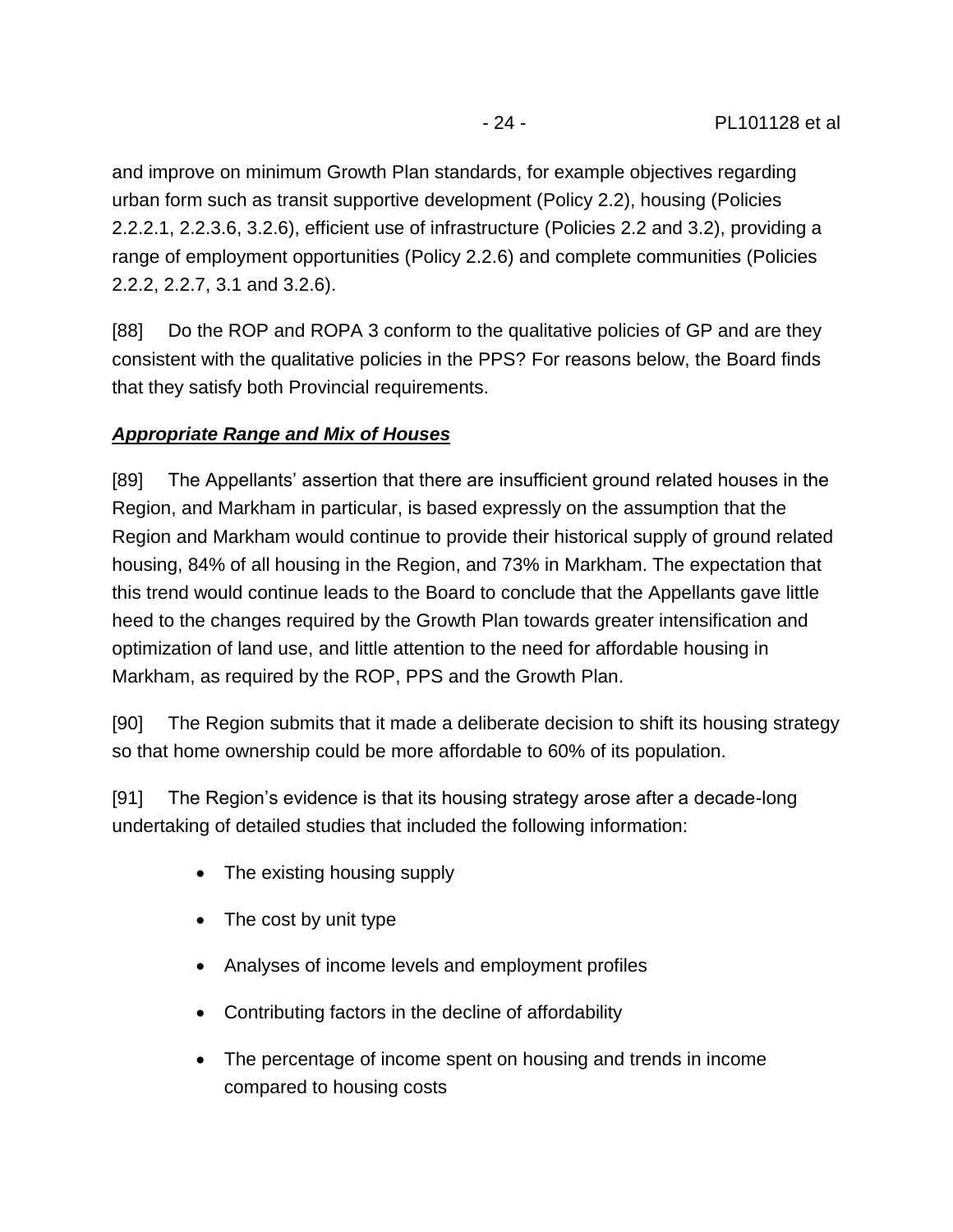[92] Based on this information it became clear that much of the Region's work force commute each day because they cannot to afford to live where they work. Currently, the Region has the second lowest live/work ratio in the GTA.

[93] The Board finds that the situation is contradictory to the Growth Plan's vision of a *complete community.*

[94] The unchallenged evidence presented by Mr. Bottomley is that housing cost increased by approximately 56% between 2002 and 2010 compared to median wages that increased by 20%. Mr. Bottomley testified that by applying the PPS definition of low-income and moderate-income owner households, those in the lowest 60% of the income distribution for the *regional market area,* the average affordable house would cost approximately \$411,000. The average resale price for a single detached house in Markham was \$676,225, compared to row housing at \$403,680 and condominium unit at \$317,694. Only 21% of home sales were under \$400,000 in 2011. Greater emphasis therefore had to be placed on providing a more balanced mix of unit types by shifting away from single detached to more apartments and rows, if housing was to become more affordable for the majority of the Region's population.

[95] The Appellants recognised that the outcome they seek is unaffordable to a large percentage of the Region's and Markham's population; Ms. Gillezeau acknowledged that single and semi-detached dwellings are more expensive. Nonetheless, the Board is asked to prefer the Altus budget, which, in the Board's view is wholly out of step with the intention of the Growth Plan.

- It substitutes 3299 affordable units for housing that is out of reach to the 80% of Markham's population, which has the lowest income level and the largest percentage of low income earners in the Region.
- It requires more lands when it has been ably demonstrated by the Region that the forecasted growth can be accommodated within a smaller expanse by using lands more efficiently;
- $\bullet$  It removes 7,259 people from the Built up area (3,666 apartment units x 1.98 PPU) thereby reducing support of the transit system. Planning for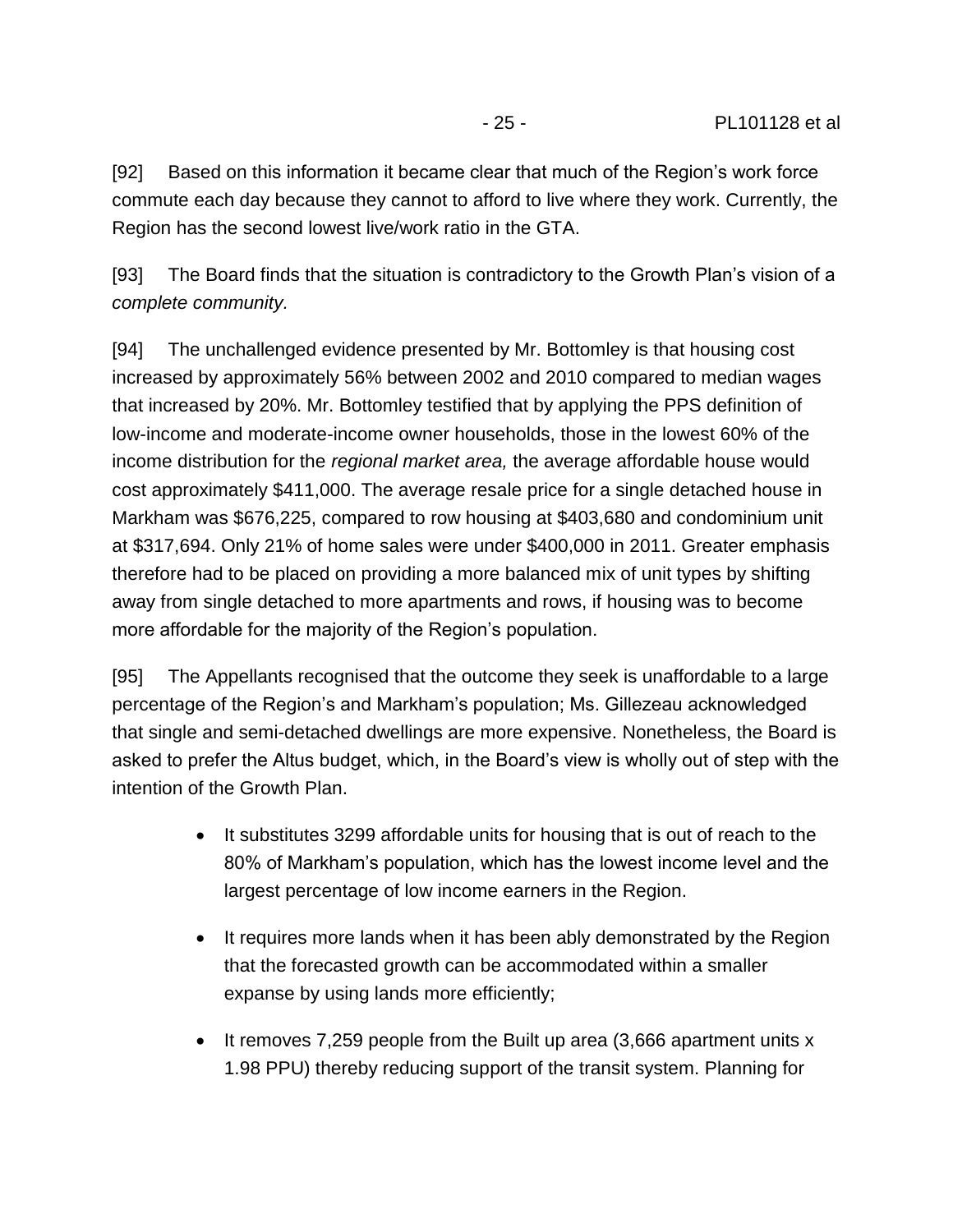transit supportive densities is a fundamental component of many Growth Plan and PPS policies, as well as the ROP.

#### *Maintaining a supply of Ground related housing*

[96] The Appellants argue that the Altus budget adjustments are necessary for consistency with PPS which requires at least a 10 year supply of ground related housing. The Appellants rely on Policy 1.4.1, which states:

> 1.4.1 To provide for an appropriate range of housing types and densities required to meet projected requirements of current and future residents of the *regional market area* identified in policy 1.4.3, planning authorities shall:

> > a) maintain at all times the ability to accommodate residential growth for a minimum of 10 years through *residential intensification* and *redevelopment* and, if necessary, lands which are designated and available for residential development…

[97] The Board finds no conflicts with this provision. The Region, consistent with the policies of the PPS that allocation of population and units by the upper tier municipality shall reflect *provincial plans* where these exist, has a plan to accommodate its population up to the 2031 planning horizon. The Region's land budget provides a housing mix of 40% apartments and 60% of ground related units to be constructed between 2006 and 2031. Notwithstanding its shift to more apartment units, there is still a significant proportion of ground related units available to current and future residents from potential re-sales and new construction. Combined, that would be 73% of available dwelling units. The issue is whether 10 years supply of ground related units ought to be available at all times. On a careful reading of the related policies in the PPS (Policies 1.4.1, 1.4.2 and 1.4.3) the Board is unable to find any such requirement, and similarly the Board has considered the policies in the Growth Plan referring to planning for a range and mix of housing, and again, there is no requirement for a 10 year supply of ground related units.

[98] Nevertheless, the Region presented evidence that it did undertake a 10 year ground related housing demand/supply analysis which concluded that there is 10 to 12 years supply in the Region as a whole. Mr. Bottomley testified that the Region's estimate is conservative and his numbers showed a 13.2 years' supply, which does not include the additional 3 year supply in the expansion areas. Further, Mr. Bottomley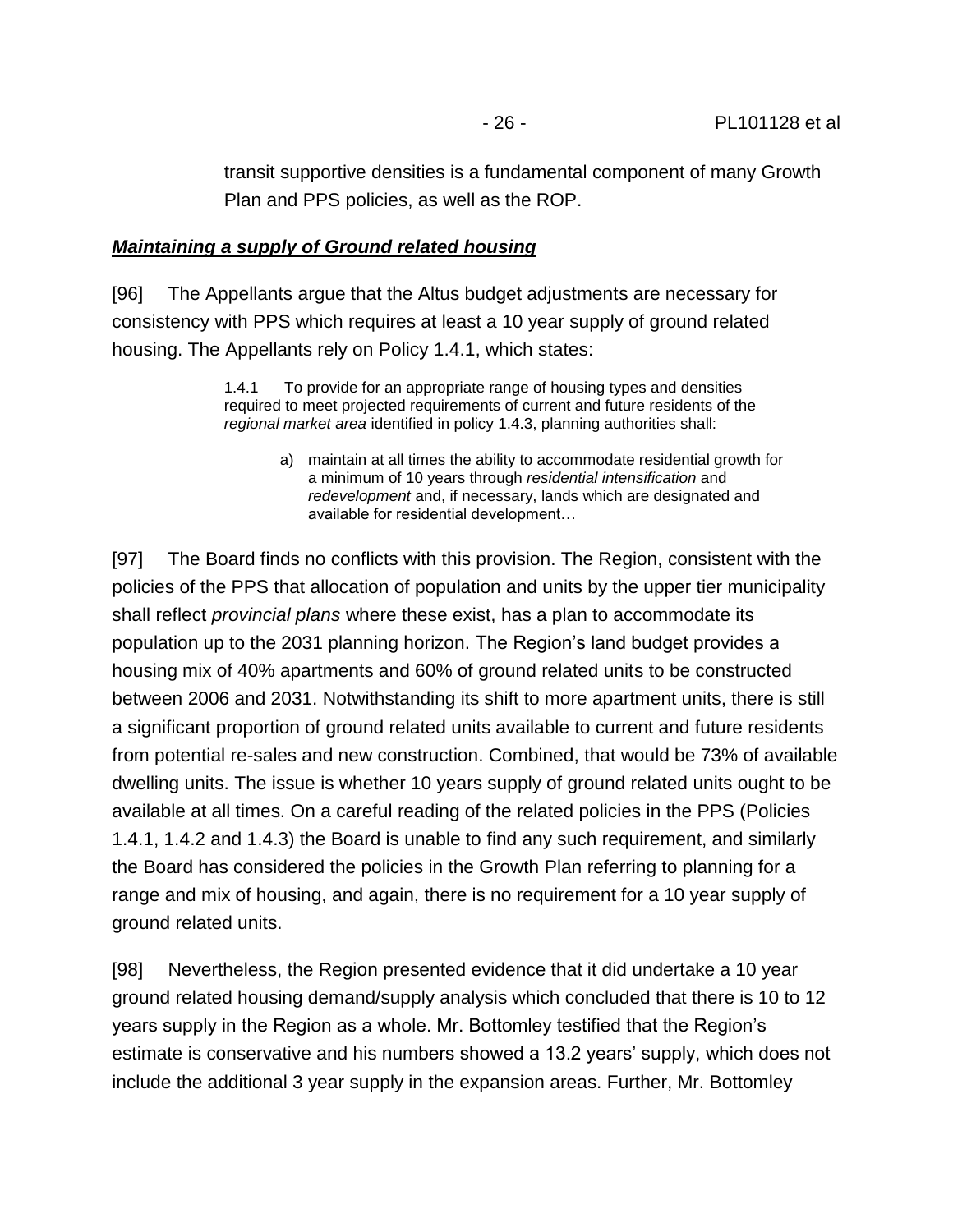testified that by using a 20 year forecast, he found that the supplies would extend to 2031.

[99] Based on this information the Board finds that York Region has considered the employment and accommodation needs of its population, and is able to meet the requirements for at least 10 years. In doing so the Region has complied with the numerical requirements of the Growth Plan, has met the objectives to build compact and *complete communities, and* to optimize the use of its lands and infrastructure. The Region has accomplished this by an achievable blueprint in the form of its land budget.

#### *Comprehensive Review*

[100] The Appellants have argued that the Region did not conduct a *comprehensive review* under the PPS nor did the Region conduct a *municipal comprehensive review* under the Growth Plan required for a settlement boundary expansion. The Appellants argued that the Region did not take the mathematical inputs from the land budget and review them using the qualitative policies of the Growth Plan, instead the Region simply adopted Markham's preferred growth alternative. The Appellant argued that the Region failed to carry out an analysis on whether its numerical inputs would create a complete community.

[101] The Board is unable to come to that conclusion. The Board finds that the Region applied the policies of the PPS, Growth Plan and the ROP in determining the quantum of expansion lands necessary to accommodate its land budget needs.

[102] The Board received overwhelming evidence of wide public consultation, input by local Council, studies that were involved in the land budget and urban boundary expansion process, detailed reports which were available to the public and which Council considered in adopting ROPA 3.

[103] Mr. Gladki testified that the Markham Growth Management Strategy consultation was initiated in November 2007 and following a lengthy period of public consultation, study and analysis. Markham's Preferred Growth Alternative which included mapping outlining the areas to be considered for future urban expansion was endorsed by Council on May 11, 2010. These areas are consistent with the ROPA 3 lands. Part of Council's consideration was to increase the residential intensification target to 60%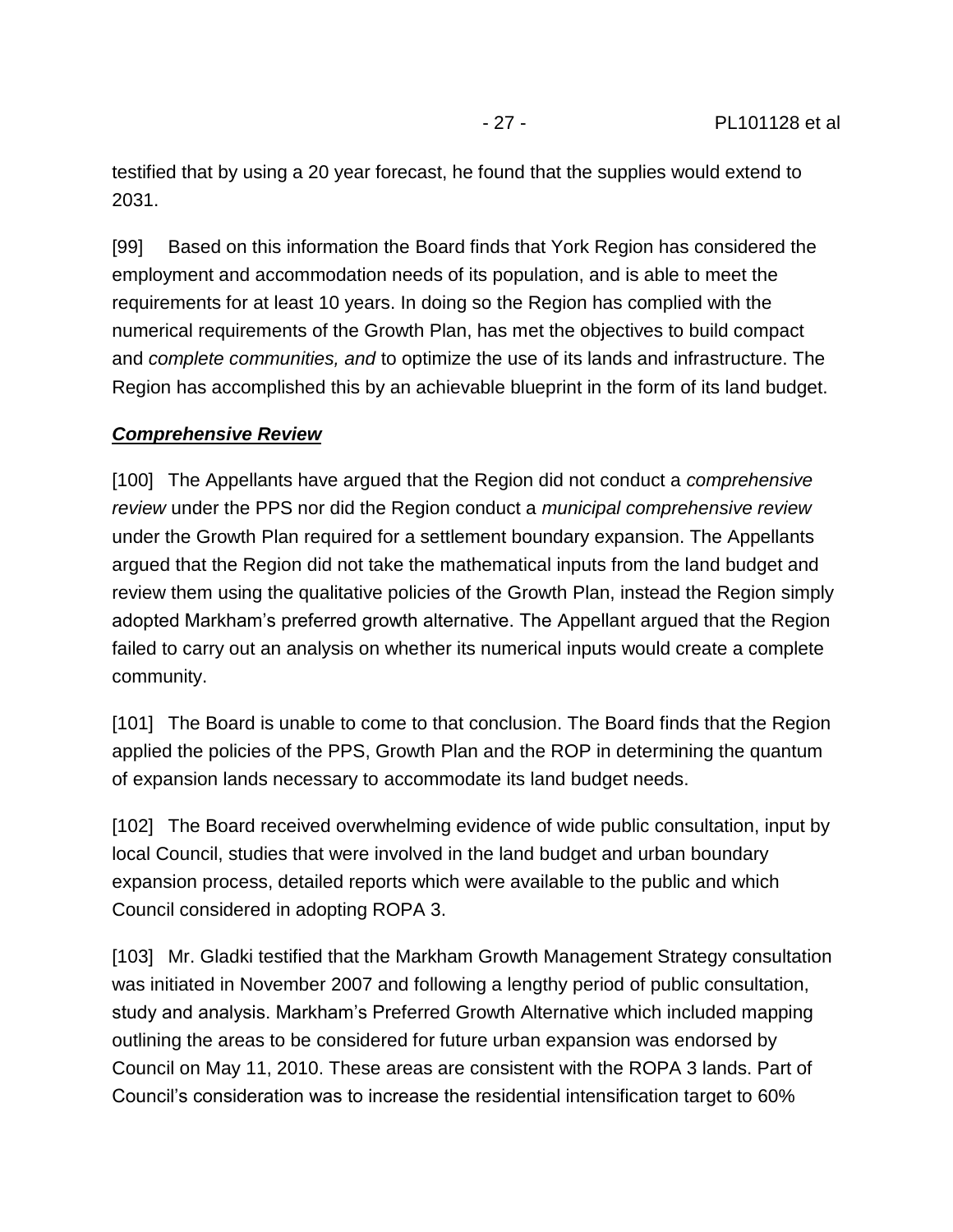within the built boundary after 2015, which meant moving Markham's housing market preferences for ground related housing towards increased numbers of medium and high density units. Mr. Gladki provided the Board with an extensive list of matters that were considered to support Markham's Growth Management Strategy. Mr. Gladki testified that of the many studies that were conducted as input into determining Growth Alternative to 2031, three were pivotal for assessing the quantity of lands for future urban area, namely the Agricultural Assessment Study, the Employment Lands of Strategy, and the Housing Stock Analysis.

[104] Mr. Gladki's opined that the process and criteria for expanding the settlement area boundaries required by the PPS and the Growth Plan were undertaken by Markham. Based on the evidence presented the Board concurs with Mr. Gladki's opinion and finds no support for the Appellants assertions.

[105] The Board finds no disparity in the policies of the revised and approved policies of the ROP, the PPS and the Growth Plan for settlement area boundary expansion

#### *Allowance for Habitat of Threatened and Endangered Species.*

[106] The Appellants argue that the land budget is inconsistent with Policy 2.1.3 of the PPS and not in conformity with Policy 2.2.7.3 of the Growth Plan, which prohibit development in the habitat of threatened and endangered species. The Appellants submit that failure to provide for such an allowance means that there will be insufficient lands to accommodate growth. The Appellants seek 5 -10% exclusion or based on Ms. Gillezeau's estimates, approximately 61- 122 hectares from the *Designated Greenfield Area* to allow for the habitat of threatened and endangered species. The Appellants are particularly concerned about three species: the Eastern Meadowlark, Barn Swallows and the Bobolink, all listed as Threatened.

[107] The Region has excluded lands from its budget for certain features that have been identified, and to which the Appellants agree.

[108] The evidence of Brian Henshaw, Ecologist retained by the Appellants is that the three grassland species of concern occur in the North Markham area. The Bobolink primarily uses hayfields, forage crops and upland old fields. In North Markham, the Ontario Breed Birding Atlas recorded Bobolinks in 12% of randomized point counts and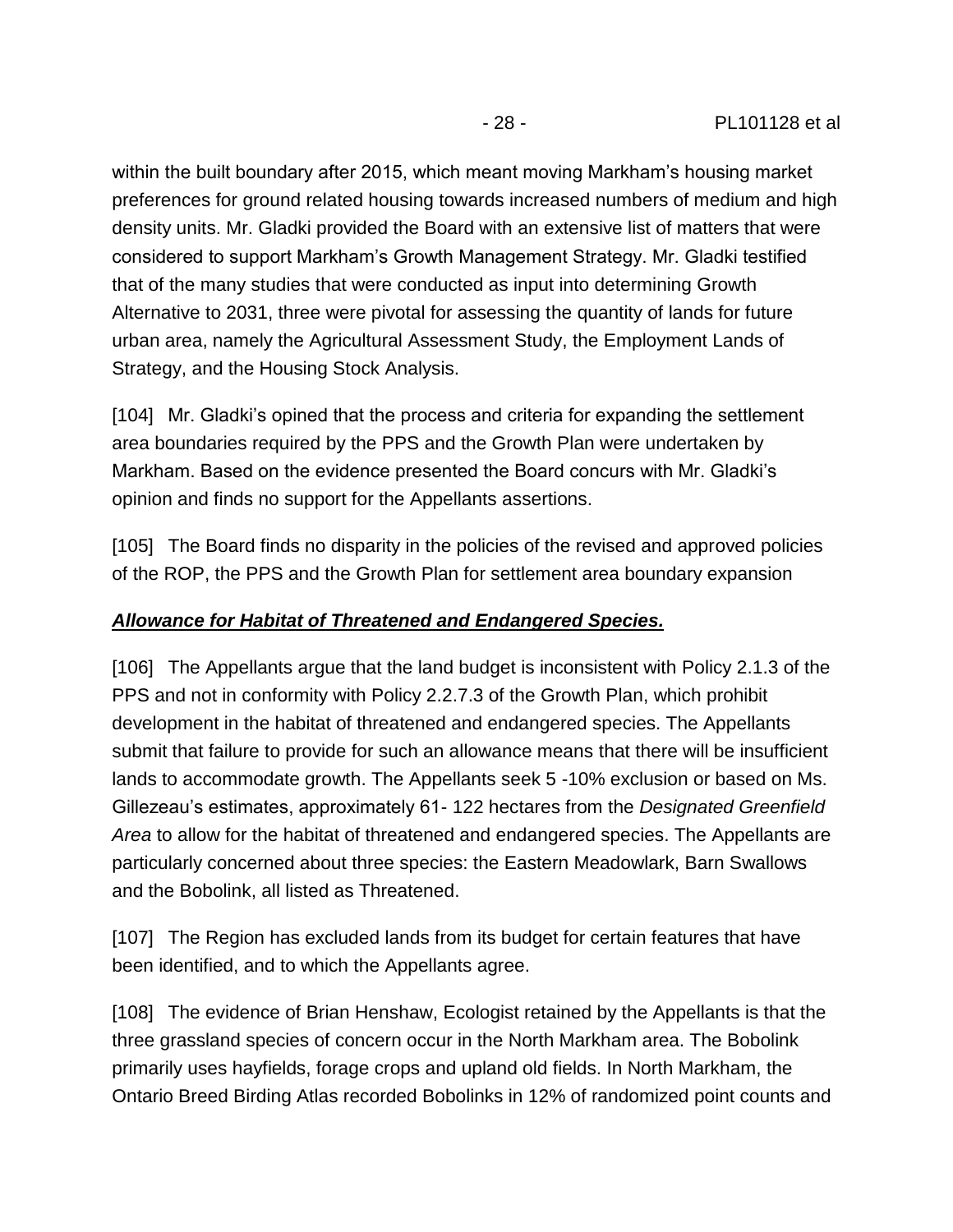it was Mr. Henshaw's opinion that it is certain some Bobolinks would be found in the area. This species was recently found breeding at an urban site in Markham. Mr. Henshaw estimated that their typical habitat extent would be around 5% to 10% of the developable landscape.

[109] The Eastern Meadowlark is similar to the Bobolink and uses the same habitat but also extends its habitat preferences on lands that are more scrub covered. It was found in almost every 10 sq. km south of the Canadian Shield except in certain areas in the extreme southwest in Ontario. In North Markham, Eastern Meadowlarks were recorded in 21% of randomized point counts. Mr. Henshaw opined that it is therefore certain that some Bobolinks would be found in this area, and like the Bobolink, the Meadowlark was recently found breeding at the urban site in Markham. He estimates that 10% to 15% of the open country landscape should be protected for this species.

[110] Mr. Henshaw noted that the general habitat of the Barn Swallow would be almost every bridge, barn and tractor shed in the rural landscape especially those with livestock. They are ubiquitous and occur in almost every 10 sq. km in southern Ontario, other than a few exceptions. Mr. Henshaw opined that given the widespread nature of this species it would seem reasonable to estimate that the typical extent of the habitat would be around 20% to 50% of open country lands that is not otherwise constrained from a natural heritage perspective.

[111] His overall conclusion is that it would be prudent to apply a conservative 5% to 10% significant habitat allowance to address those lands that are otherwise not protected that support the species that are endangered or threatened, in addition to any allowance made by the Region for Redside Dace.

[112] MMAH submits that the quantum of land proposed for the allowance is speculative, while the Growth Plan Policy 2.2.7.2 requires that exclusion actually represents lands where development is prohibited. MMAH further submits that if it is determined in the future that certain lands are a habitat of threatened and endangered species, the lands can be excluded in accordance with Growth Plan Policy 2.2.7.2 at that time. It is therefore premature to provide an allowance at this time.

[113] The Region also does not accept that additional take out is necessary until the lands are at the development stage. Further the Region argues that there is no mapping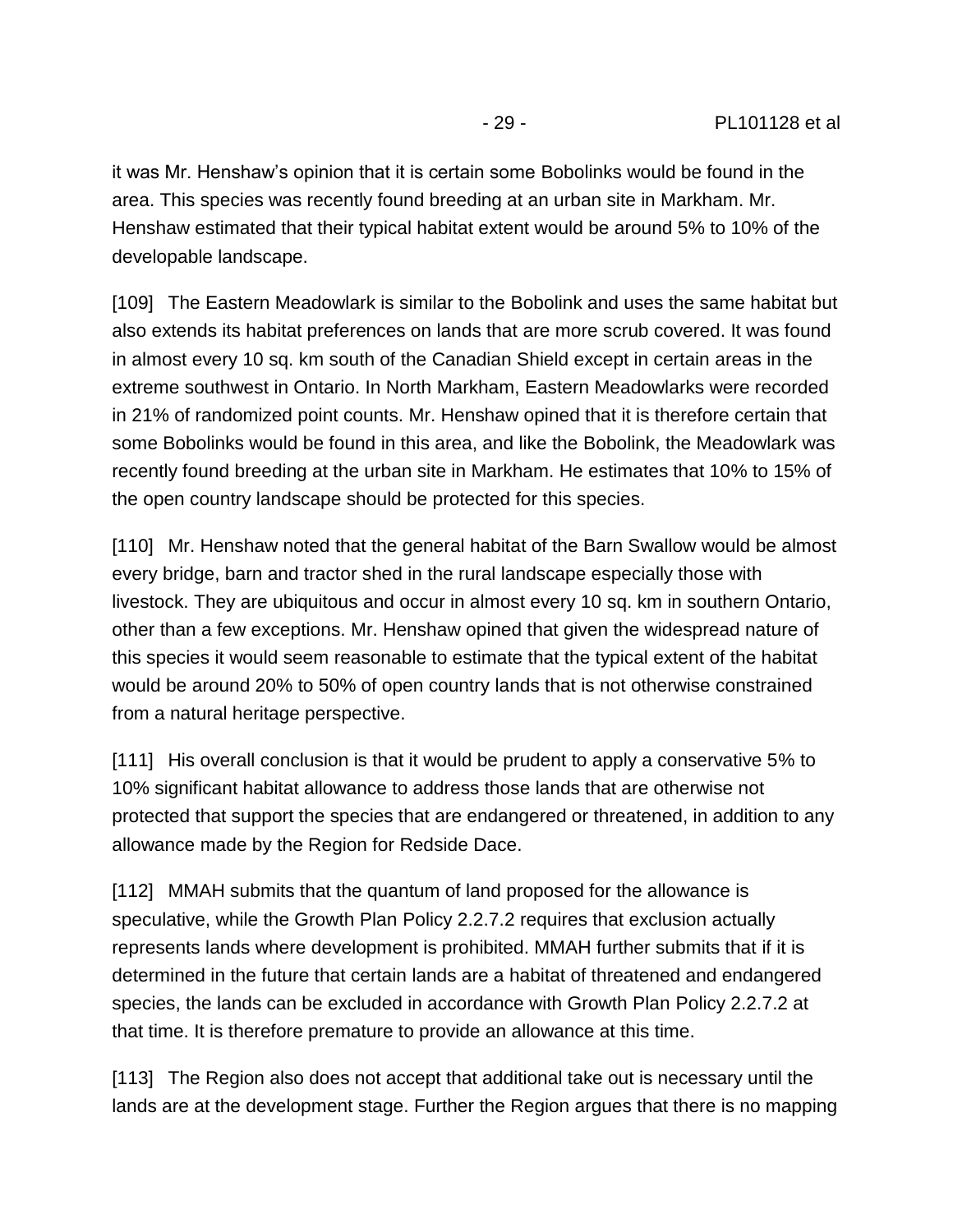of the threatened and endangered species for which the Appellants seek a contingency allowance, and no fieldwork has been done to support that position. Mirek Sharp, ecologist retained by the Region informed the Board that Mr. Henshaw's information was based on coarse estimates from 2007 data. Based on the uncertainty of the area of habitat that may be removed and the changes which may occur in the area of habitat for some species as a result of changing land-use practices, he could see no basis for the 5% to 10% exclusion requested by the Appellants.

[114] The Board accepts Mr. Sharp's evidence and finds that the Appellant's proposal for 5% to 10% allowance for threatened and endangered species is premature.

## *Proposed Word Changes*

[115] The Appellants have proposed amendments to certain policies the ROP (Exhibit 214). The Board has considered the proposals and except for an amendment to the definition of *developable area*, the Board denies the request.

[116] The Appellants' request to amend the definition of *developable area* is supported by Sandra Malcic, the Region's ecology witness and by MMAH. Both requested further modifications to the ROP's definition of *developable area*. The Board, pursuant to Section 17(50) of the *Planning Act*, approves the modification requested by the Appellants and the further requests to modify to subsections (b) (c) to the definition of *developable area* as follows:

[117] The *developable area* excludes:

- a. environmental features and areas, where development is prohibited, identified in Places to Grow: Growth Plan for the Greater Golden Horseshoe;
- b. The Regional Greenland System and approved local municipal natural heritage systems where development is prohibited

[118] The Board finds no reason to change the other policies in the ROP as proposed by the Appellants. The Board finds the Region's policies conform to the GP, are consistent with the PPS, are clear and reasonable, and should not be modified on a piecemeal or ad hoc basis. The Board finds that the MMAH submissions which set out a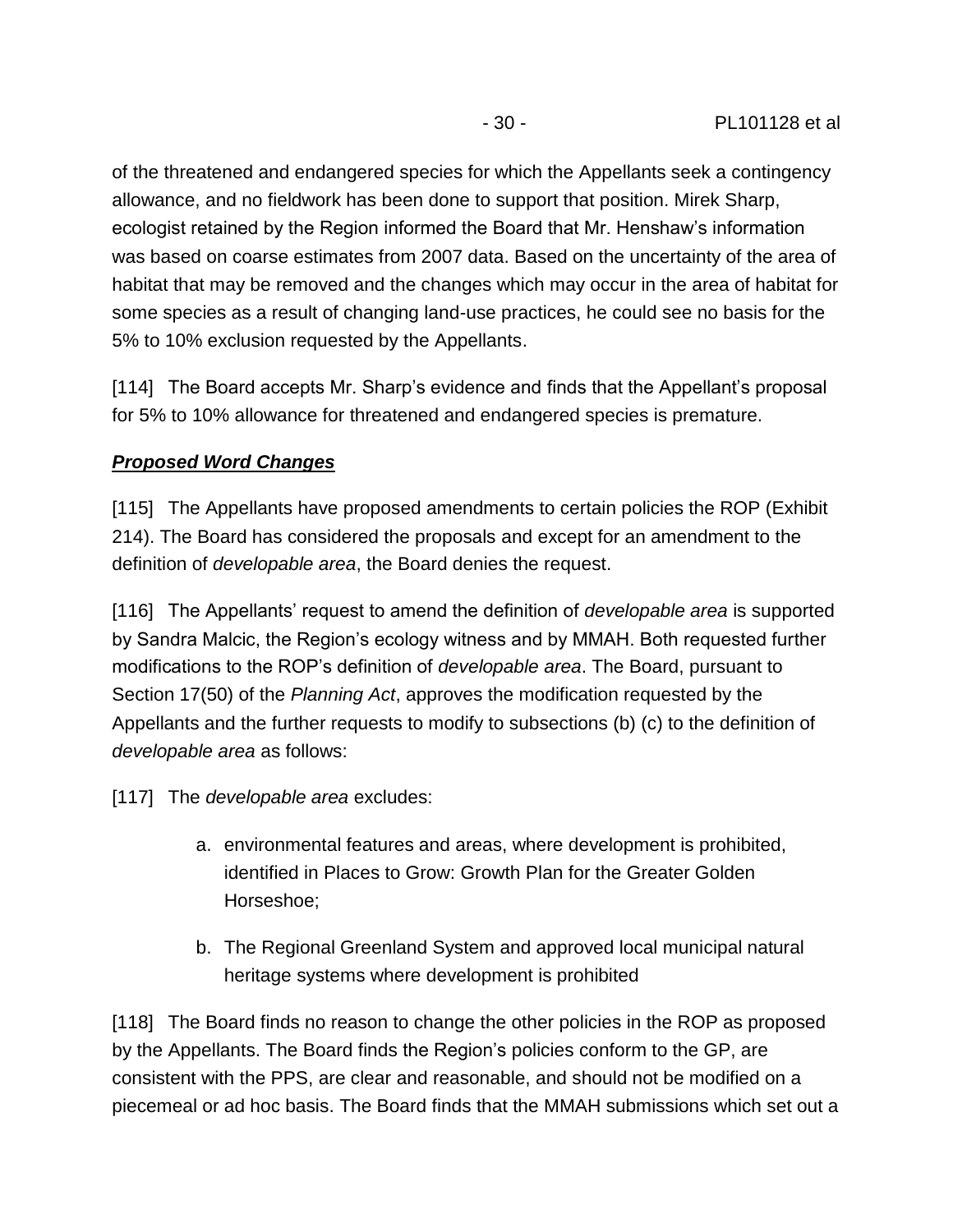table of the Appellants' proposed changes and the MMAH's response to be most helpful to the Board in arriving at this conclusion. For each proposal the table of the MMAH was able to illustrate how the proposed policy change could give rise to non-conformity to the Growth Plan, confusion to the reader and potential ambiguity.

#### **Conclusion**

[119] The Board finds that the Region's land Budget is achievable. The building permits issued from 2006 to 2011 is indicative that the density targets for Markham in particular, are not overly ambitious. The Board is satisfied there are monitoring systems in place to respond to changes that may occur. The Board is also satisfied that are contingencies built into the land budget to ensure sufficient lands will be available for the Region and Markham to implement its growth strategy, even if further take outs become necessary. The undisputed evidence is that the changing patterns of the retail sector could make available additional lands; higher PPU values based on the 2011 census, also means that less land may be necessary to accommodate the population growth, and the Region's conservative approach to employment density could also yield additional lands. The Board finds that there is room in the land budget for the Region to make adjustments as necessary. The Board finds no fundamental error in the Region's assessment of its land needs and no breach of the Planning process. The Board therefore sees no need to interfere with the Region's and Markham's vision of its growth and development strategy.

[120] For all the reasons above, the Board finds that ROP and ROPA 3 (subject to the aforesaid modification) conform to the Growth Plan and are consistent with the PPS in accordance with Section 3 (5) of the *Planning Act*.

#### **ORDER**

[121] The Boards orders as follows:

For the purposes of Phase 1 of these hearings:

- The appeals to ROPA 3 are dismissed.
- The appeals to the ROP 2010 are allowed in part, to amend the definition of *developable area* as follows: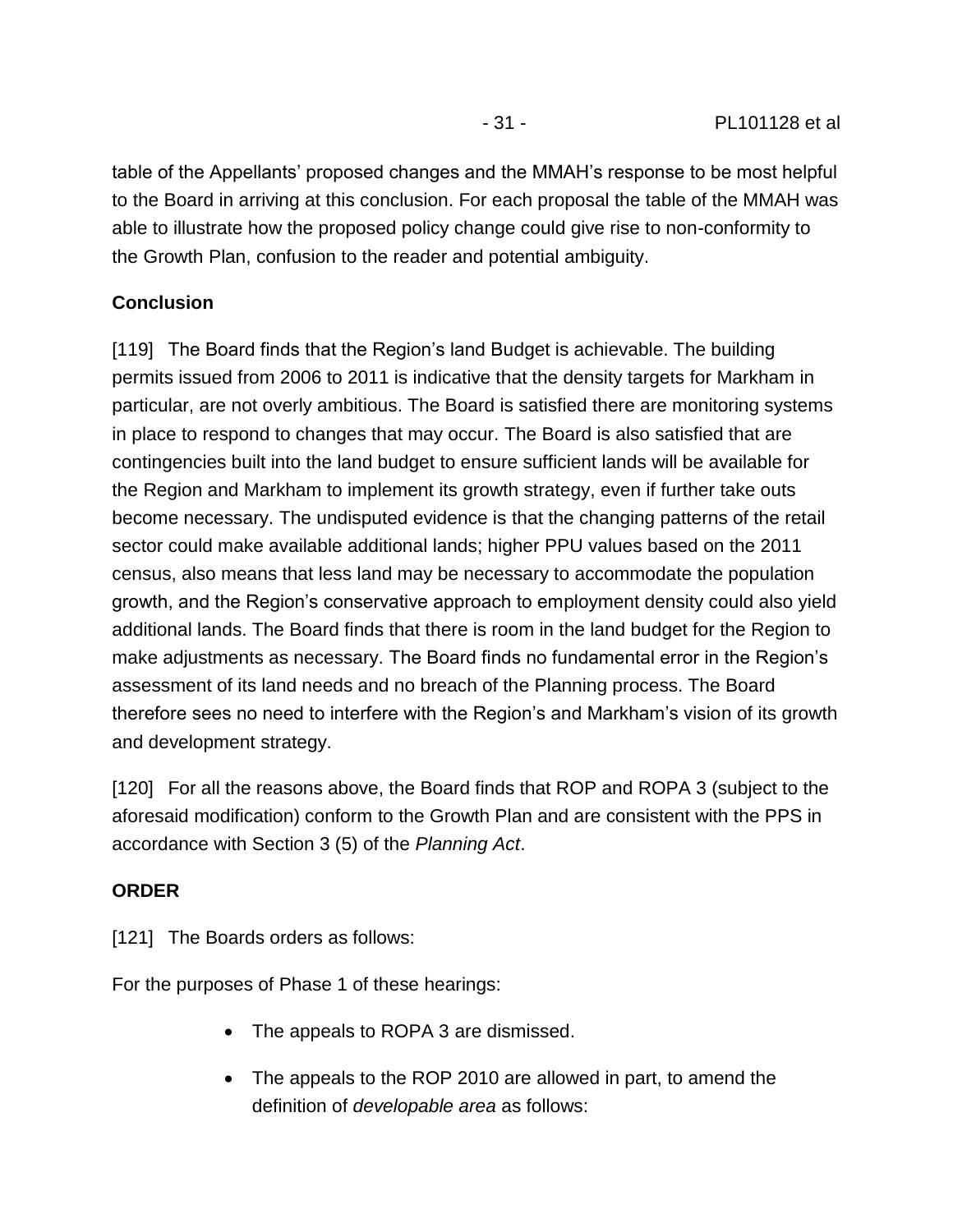The *developable area* excludes:

- a. environmental features and areas, where development is prohibited, identified in Places to Grow: Growth Plan for the Greater Golden Horseshoe;
- b. The Regional Greenland System and approved local municipal natural heritage systems where development is prohibited
- c. In all other respects the appeals to the ROP are dismissed.

"K.J. Hussey"

K.J. HUSSEY VICE CHAIR

"J.E. Sniezek"

J.E. SNIEZEK MEMBER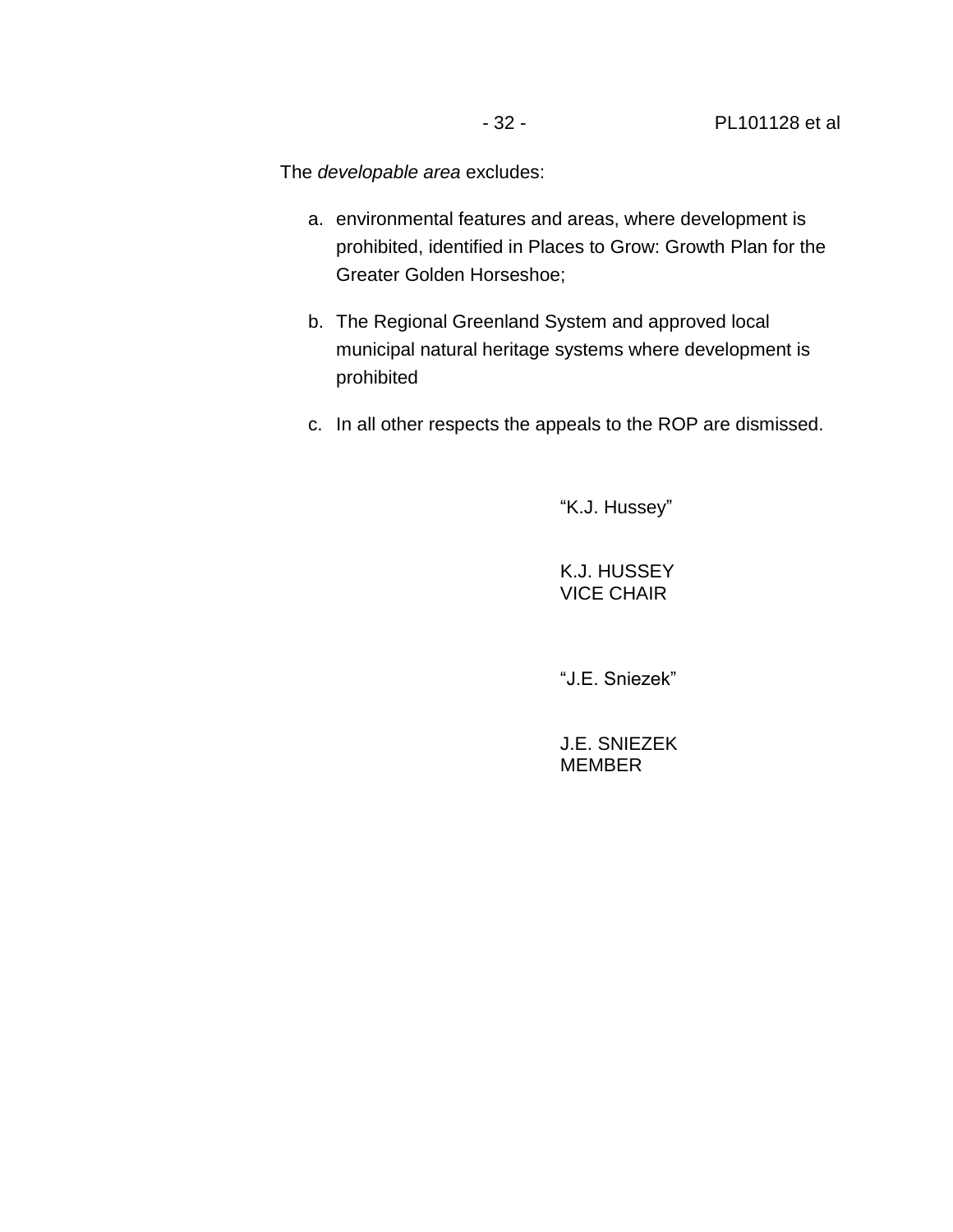#### **Attachment "1"**

#### **List of Appellants**

#### **York Region Official Plan – OMB Case No. PL101128**

- 1. Angus Glen North West Inc. and Angus Glen Holdings Inc.
- 2. E. Manson Investments
- 3. North Leslie Residential Landowners Group Inc.
- 4. North Markham Landowners Group
	- 1212763 Ontario Limited
	- 1463069 Ontario Limited
	- 1512406 Ontario Limited
	- $\bullet$  1612286 Ontario Inc.
	- 4551 Elgin Mills Developments Limited
	- CAVCOE Holding Ltd.
	- First Elgin Mills Development Inc.
	- Glendower Properties Inc.
	- Mackenzie 48 Investments Limited
	- Kennedy Elgin Developments Limited
	- Major Kennedy Developments Limited
	- Major Kennedy South Developments Limited
	- Romandale Farms Ltd.; Frambordeaux Developments Inc.
	- Tsialtas, Peter and Cathy
	- Tung Kee Investment Limited Partnership
	- Warden Mills Development Limited
	- ZACORP Ventures Inc
- 5. Loblaw Properties Limited
- 6. Rice Commercial Group of Companies
- 7. Yonge Green Lane Developments Limited
- 8. Mr. Allen Eng
- 9. Mr. John Hayes
- 10. Mr. Paul Jadilebovski
- 11. Mr. Peter Antonopoulos
- 12. Mr. Philip Comartin
- 13. Mr. Shai Perlmutter
- 14. Mr. Steven DeFreitas
- 15. Peat Farmers of Ontario represented by Mr. Phil Comartin
- 16. Property Owners with Rights Association represented by Paul Jadilebovski
- 17. Kau & Associates L.P.
- 18. Block 27 Landowners Group
- 19 Dorzil Developments (Bayview) Ltd.
- 20. Westlin Farms
- 21. Lucia Milani and Rizmi Holdings Limited
- 22. Daraban Holdings Limited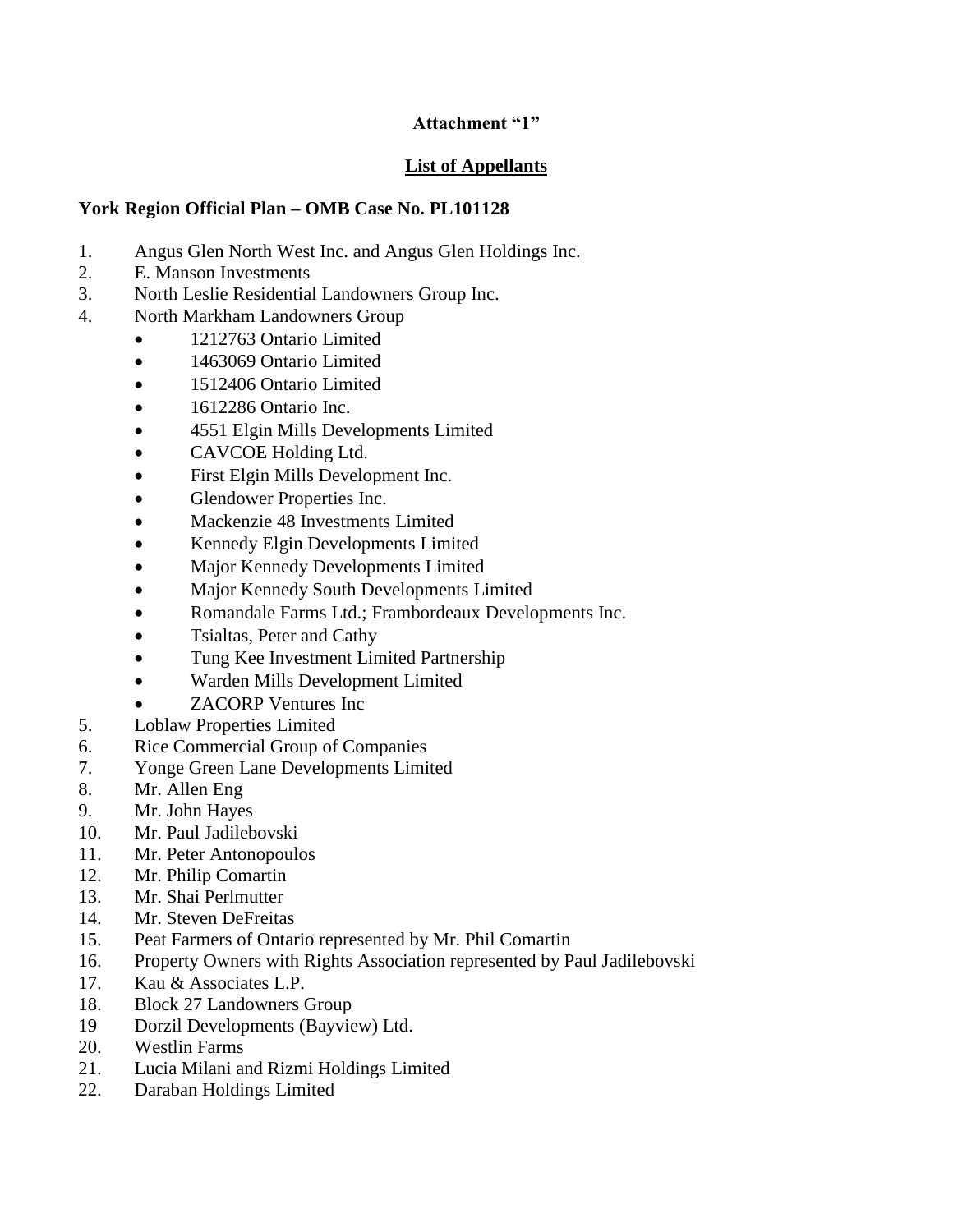- 23. Smart Centres and Calloway Real Estate Investment Trust
- 24. Yonge Bayview Holdings Inc.
- 25. 583753 Ontario Ltd.
- 26. 775377 Ontario Ltd.
- 27. Helmhorst Investments Ltd.
- 28. Aurora 2C Landowners Group Inc.
- 29. W. J. Smith Gardens Limited
- 30. Metrus Development Inc.
- 31. Upper City Corporation and Clear Point Developments
- 32. Minotar Holdings Inc, Cor-lots Development, Cherokee Holdings and Halvan 5.5 Investments Limited
- 33. Dalton and Alan Faris and Eden Mills Estates Inc.
- 34. Robert G. Sikura
- 35. Aurora-Leslie Developments Inc.
- 36. Fieldgate Developments and TACC Developments
- 37. Times Group Corporation
- 38. Memorial Gardens Canada Limited
- 40. 583753 Ontario Ltd.
- 41. Amir Hessam Limited and 668152 Ontario Ltd.
- 42. Arten Developments Inc.
- 43. Sanmike Construction Ltd.
- 44. Canada Mortgage and Housing Corporation
- 46. Mahamevna Bhavana Asapuwa Toronto
- 47. The Mandarin Golf and Country Club Inc. and AV Investments II Inc.
- 48. Cornerstone Christian Community Church
- 49. Tesmar Holdings Inc.
- 50. Sustainable Vaughan
- 51. Markham Gateway Inc.
- 52. CHFMS
	- Colebay Investments Inc.
	- Highcove Investments Inc.
	- Firwood Holdings Inc.
	- Major McCowan Developments Limited
	- Summerlane Realty Corp.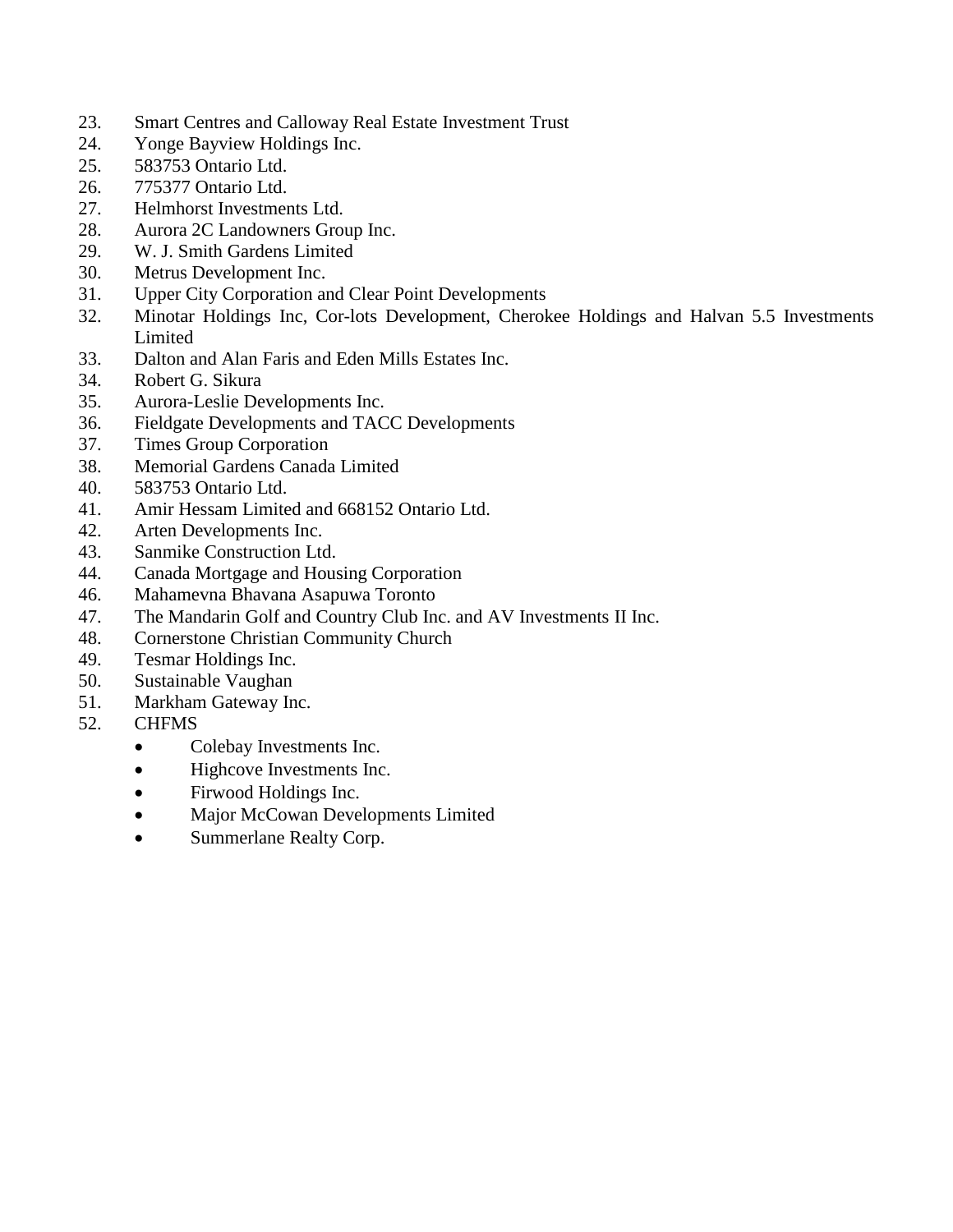## **Amendment 1 – Urban Expansion in the Town of East Gwillimbury – OMB Case No. PL101233**

- Dalton and Alan Faris
- Eden Mills Estates Inc.
- Martin Pick, Thomas Pick and 132463 Ontario Inc.
- Rice Commercial Group of Companies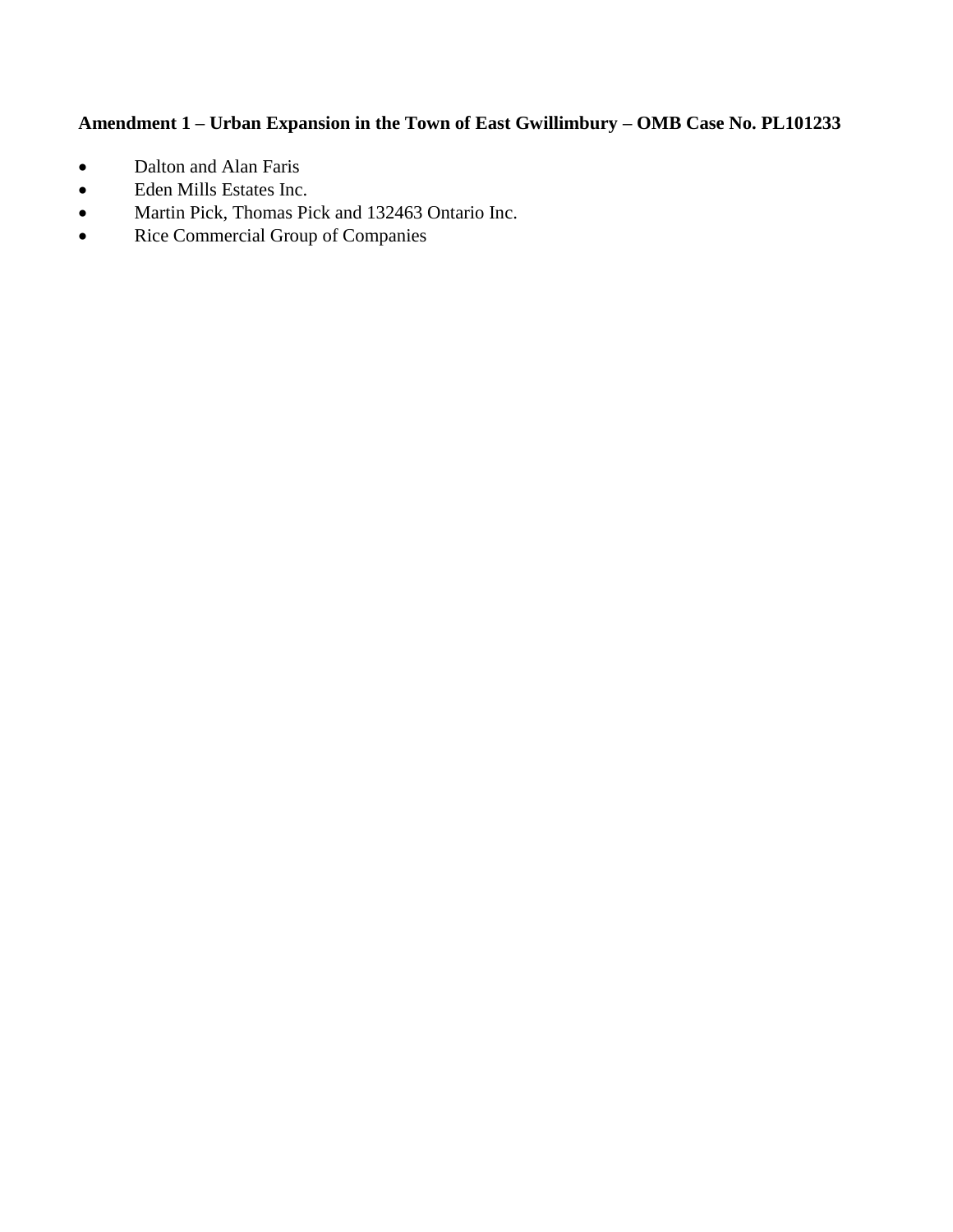# **Amendment 2 – Urban Expansion in the City of Vaughan – OMB Case No. PL101237**

Sustainable Vaughan